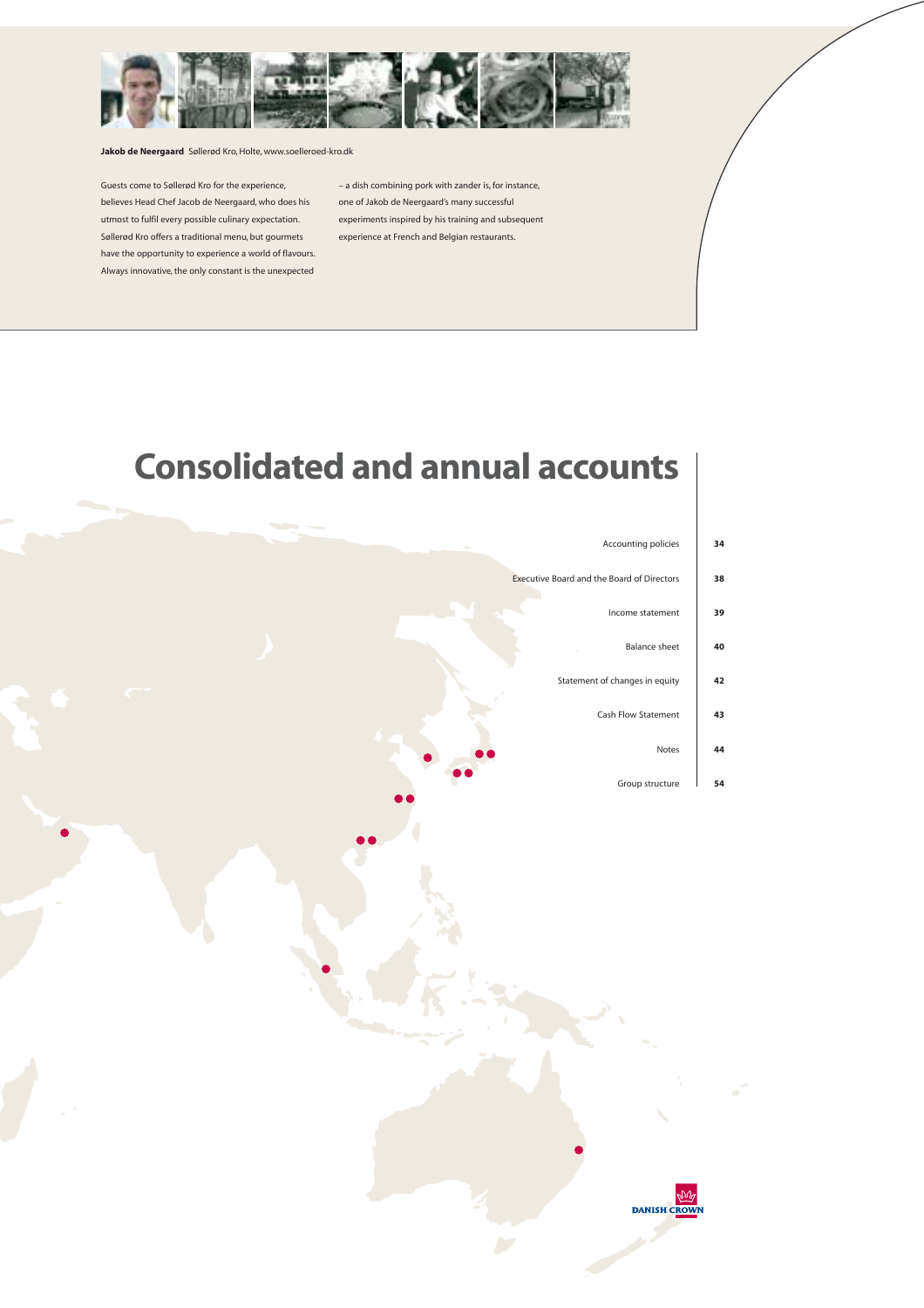

### **Accounting policies**



 $CFO$ 

#### **Basis of accounts**

This annual report has been prepared in accordance with the provisions of the Danish Financial Statements Act governing reporting class C enterprises (large) and Danish accounting standards.

#### **Changes in accounting policies**

As a consequence of the new Danish Financial Statements Act, the accounting policies have been changed as follows:

Shares in Danske Slagterier are included at equity value, and pension obligations (contribution based plans as well as defined benefit plans) are recognised in the balance sheet. Derivative financial instruments are accrued based on their fair value, and mortgage debt is recognised at amortised cost.

The changes in accounting policies have a positive impact on the Parent and the Group's result for this year of DKK 98.6 million. In addition, the changes result in an increase in equity at 30 September 2002 of DKK 8.9 million.

Comparative figures and the financial highlights for 2001/02 on page 2 have been restated to reflect the changes in accounting policies while financial highlights of prior years have not been restated. Besides the above changes, the annual report has been presented applying the same accounting policies as were used last year.

#### **Recognition and measurement**

Assets are recognised in the balance sheet when it is probable that future economic benefits will flow to the Group and the value of the assets can be measured reliably.

Liabilities are recognised in the balance sheet when the Group has a legal or constructive obligation as a result of a prior event, and it is probable that future economic benefits will flow out of the Group, and the value of the liabilities can be measured reliably. On initial recognition, assets and liabilities are

measured at cost. Measurement subsequent to initial recognition is effected as described below for each item.

Anticipated risks and losses that arise before the time of presentation of the annual report and that confirm or invalidate affairs and conditions existing at the balance sheet date are considered at recognition and measurement.

Income is recognised in the income statement when earned, whereas costs are recognised by the amounts attributable to this financial year. Value adjustments of financial assets and liabilities are recorded in the income statement as financial income or financial expenses.

#### **Consolidated financial statements**

The consolidated financial statements include the Parent, Danish Crown AmbA, and subsidiaries in which the Parent directly or indirectly holds more than 50% of the voting rights or in any other way has a controlling influence. Enterprises in which the Group, directly or indirectly, holds between 20% and 50% of the voting rights and exercises significant, but not controlling influence are regarded as associates.

#### *Basis of consolidation*

The consolidated financial statements are prepared on the basis of the financial statements of the Parent and its subsidiaries. The consolidated financial statements are prepared by combining uniform items.On consolidation intragroup income and expenses, intragroup accounts as well as profits and losses on transactions between the consolidated enterprises are eliminated. The financial statements used for consolidation have primarily been prepared applying the Group's accounting policies. Subsidiaries' items are recognised in full in the consolidated financial statements. Minority interests' pro rata share of profit/loss and the net assets is disclosed as a specific item in the income statement and the balance sheet, respectively.

Investments in subsidiaries are offset at the pro rata share of such subsidiaries' net assets at the takeover date, with net assets having been calculated at fair value.

#### *Business combinations*

Newly acquired or newly established enterprises are recognised in the consolidated financial statements from the time of acquiring or establishing such enterprises. Divested or woundup enterprises are recognised in the consolidated income statement up to the time of their divestment or windingup.

The purchase method is applied in the acquisition of new enterprises, under which identifiable assets and liabilities of these enterprises are measured at fair value at the acquisition date. On acquisition of enterprises provisions are made for costs relating to decided and published restructurings in the acquired enterprise. Allowance is made for the tax effect of the restatements

Positive differences (goodwill) between cost of the acquired share and fair value of the assets and liabilities taken over are recognised under intangible assets, and they are amortised systematically over the income statement based on an individual assessment of their useful life, however, no more than 20 years. Negative differences (negative goodwill), corresponding to an estimated adverse development in the relevant enterprises, are recognised in the balance sheet as deferred income, and they are recognised in the income statement as such adverse development is realised.

*Profits or losses from divestment of equity investments* Profits or losses from divestment or windingup of subsidiaries and associates are calculated as the difference between selling price or settlement price and carrying amount of the net assets at the time of divestment or windingup, inclusive of nonamortised goodwill and estimated divestment or windingup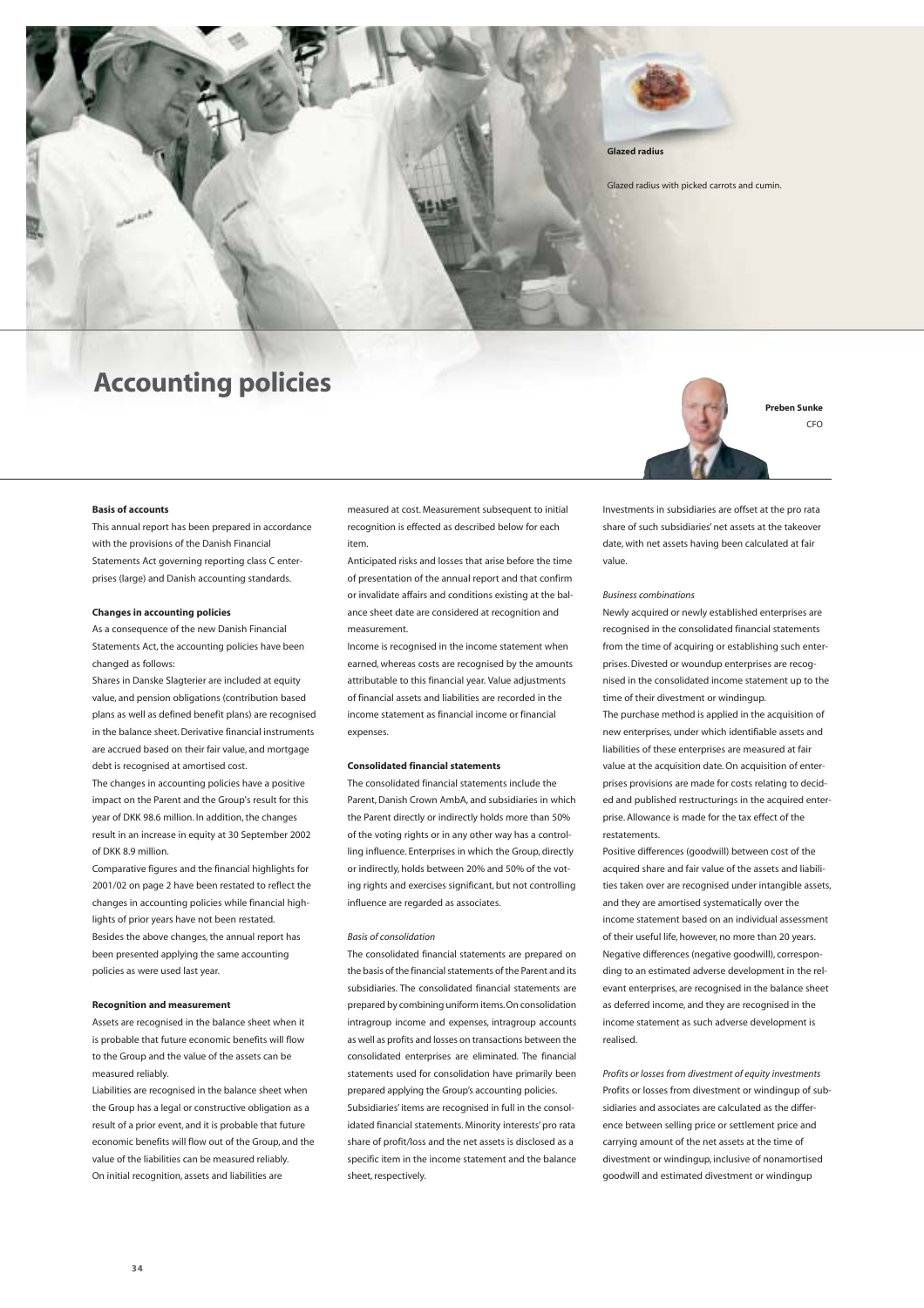

#### **Jesper og Michael Koch** Kocheriet, Århus, www.kocheriet.dk

After going their separate ways for several years, twins Jesper and Michael Koch are now working together once more preparing to open a "multi food house" in the Århus harbour area in the spring of 2004. Here they will be able to test out their numerous ideas - a brasseri, restaurant, conference centre, function rooms and a

cookery school all under one roof. The concept reflects the brothers' ambition to acquaint a broad spectrum of guests with good food, whether it be a simple dish or a gastronomic subtlety. The Kochs have demonstrated their skills at both by coming seventh in the Bocuse d'Or competition.

expenses. Profits and losses are recognised in the income statement under other operating income or other operating expenses, respectively.

#### **Foreign currency translation**

On initial recognition, foreign currency transactions are translated applying the exchange rate at the transaction date. Receivables, payables and other monetary items denominated in foreign currencies that have not been settled at the balance sheet date are translated using the exchange rate at the balance sheet date. Exchange differences that arise between the rate at the transaction date and the one in effect at the payment date, or the rate at the balance sheet date, are recognised in the income statement as financial income or financial expenses.

On recognition of foreign subsidiaries, statements of income and items in the balance sheet are translated using average annual exchange rates. Balance sheet items are translated using the exchange rates at the balance sheet date. Exchange rate differences that arise when translating the foreign subsidiary's equity at the beginning of the year using the exchange rates on balance sheet date are recognised directly in equity. Exchange rate differences that arise when translating the income statements of foreign subsidiaries from average exchange rates into exchange rates in effect on the balance sheet date are recognised in the income statement if the subsidiaries are integrated, foreign subsidiaries and are classified directly as equity if the foreign subsidiaries are independent, foreign subsidiaries. Exchange adjustments of outstanding accounts with independent foreign subsidiaries, which are considered part of the total investment in the subsidiary in question, are recognised directly in equity.

#### **Derivative financial instruments**

On initial recognition in the balance sheet, derivative financial instruments are measured at cost and subsequently at fair value. Derivative financial instruments

are recognised under other receivables or other payables.

Changes in the fair value of derivative financial instruments are recognised in the income statement together with changes in the value of the hedged asset or liability.

Changes in the fair value of derivative financial instruments applied for hedging net investments in independent foreign subsidiaries or associates are recognised directly in equity.

#### **Income statement**

#### *Turnover*

Turnover is recognised in the income statement when delivery is made, and risk has passed to the buyer. Turnover comprise invoiced sales plus export restitutions and less agency commissions. Contract work in progress is, however, included based on the percentage-of-completion method.

#### *Cost of sales*

Cost of sales comprises direct and indirect costs incurred to earn turnover. In cost of sales, costs for raw materials including meat from members where such meat is entitled to residual payments, consumables and production personnel and depreciation on production plant are included.

Cost of sales also includes costs of development projects that do not meet the criteria for recognition in the balance sheet, and amortisation of recognised development projects.

#### *Distribution costs*

Distribution costs comprise costs incurred for distribution of goods sold and also for sales campaigns, including costs for sales and distribution staff, advertising costs as well as depreciation and amortisation.

#### *Administrative expenses*

Administrative expenses comprise expenses incurred

for management and administration of the Group, including expenses for the administrative staff and the Management, stationary and office supplies as well as depreciation and amortisation.

*Other operating income and expenses* Other operating income and expenses comprise income and expenses of a secondary nature to the Group's primary activities.

#### *Financial income and expenses*

These items comprise interest income and expenses, the interest portion of finance lease payments, realised and unrealised capital gains and losses on securities, payables and transactions in foreign currencies, mortgage amortisation premium relating to mortgage debt, cash discounts etc as well as tax surcharge and repayment under the Danish Tax Prepayment Scheme.

#### *Extraordinary items*

Extraordinary items comprise income and expenses which stem from events outside the Company's ordinary activities, and which are therefore expected to be nonrecurring.

#### *Income taxes*

The tax charge of the year comprise current tax as well as change in deferred tax. Taxes are computed based on both cooperation and company tax charged.

The current tax payable or receivable is recognised in the balance sheet, stated as tax calculated on this year's taxable income, adjusted for prepaid tax. Deferred tax is recognised and measured applying the liability method on all temporary differences between the carrying amount and taxbased value of assets and liabilities. The taxbased value of the assets is calculated based on the planned use of each asset.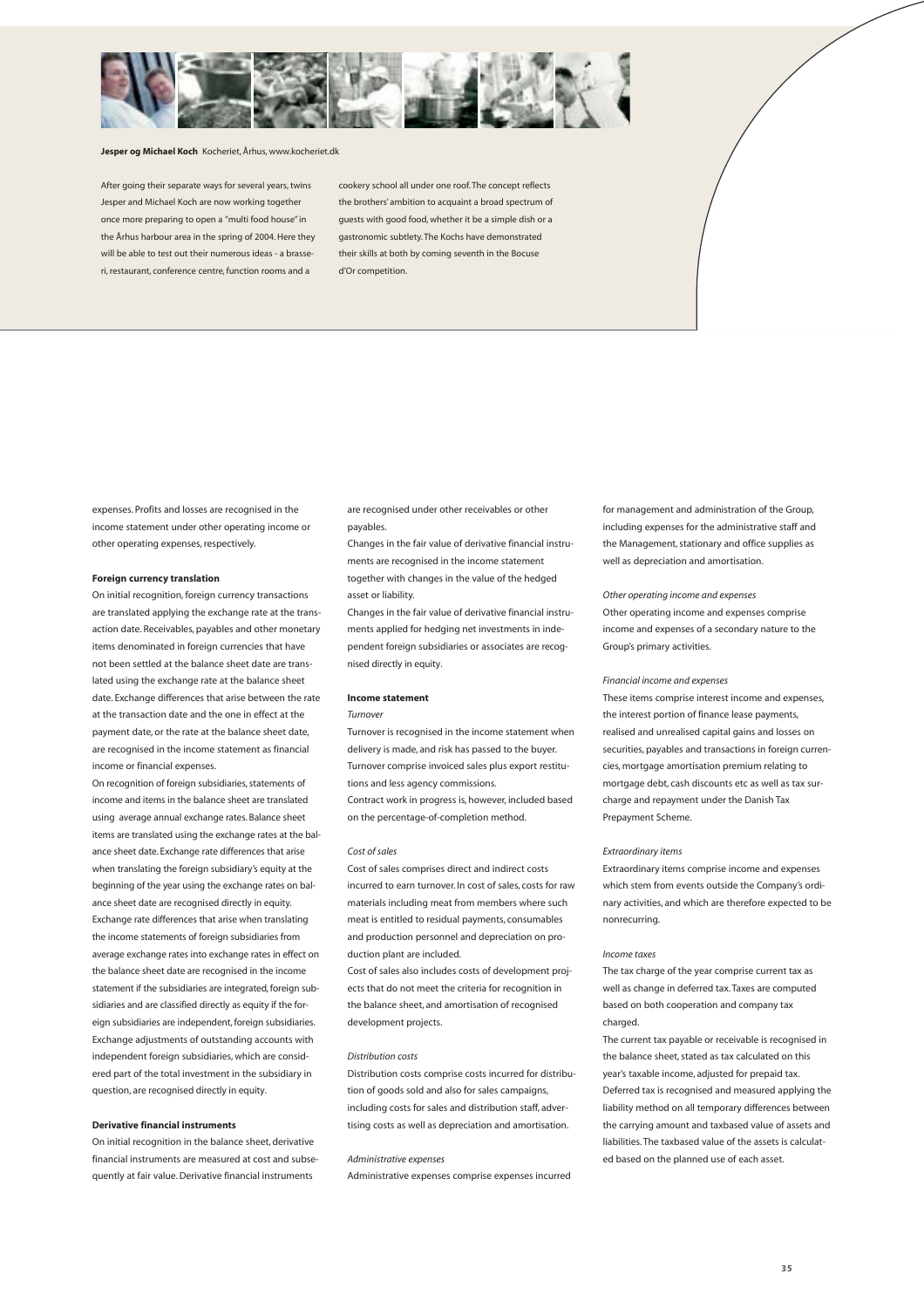Deferred tax assets, including the tax base of tax loss carryforward, are recognised in the balance sheet at their estimated realisable value, either as a setoff against deferred tax liabilities or as net tax assets. In those parts of the Group which are subject to income taxes and where joint taxation has been established, the tax charge of the year is fully allocated among the entities/subsidiaries with a positive taxable income.

#### **Balance sheet**

#### *Intangible assets*

Intangible fixed assets are measured at cost less accumulated amortisation and impairment losses. Assets are amortised straightline based on an assessment of their expected lives, and amortisation is usually carried out based on the following principles:

| <b>Trademarks</b>                  | 10 years       |
|------------------------------------|----------------|
| Goodwill/goodwill on consolidation | up to 20 years |

Trademarks etc. are amortised over a period of 10 years as an effort is put into the value of these assets by way of current marketing activities.

The amortisation period for goodwill/goodwill on consolidation is usually 5-10 years. However, it may be up to 20 years for strategically acquired enterprises with a strong market position and a long-term earnings profile if the longer amortisation period is considered to better reflect the Group's benefit from the relevant resources.

Intangible assets are assessed on a current basis and written down to recoverable amount if the carrying amount exceeds the estimated future net income from the enterprise or activity to which the asset is related.

#### *Tangible fixed assets*

Tangible fixed assets including assets held under finance leases are measured at cost less accumulated depreciation and impairment losses.

Cost comprises the acquisition price, costs directly attributable to the acquisition, and preparation costs of the asset until the time when it is ready to be put into operation. For company-manufactured assets, cost comprises direct and indirect costs of materials, components, subsuppliers and labour costs. For assets held under finance leases, cost is the lower of the asset's fair value and present value of future lease payments.

Interest expenses on loans for financing the manufacture of property, plant and equipment are included in cost if they relate to the manufacturing period. All other financing costs are recognised in the income statement.

The assets are depreciated on a straightline basis from the date of acquisition or from the day when they are put into service based on an assessment of their useful lives. Depreciation is generally carried out using the following principles:

| Land                               | is not depreciated upon |
|------------------------------------|-------------------------|
| <b>Buildings</b>                   | 20 to 30 years          |
| Plant and machinery                | 10 years                |
| Other fixtures and fittings, tools |                         |
| and equipment                      | 5 years                 |

Plants which have been closed down are not depreciated as they are written down to their expected net realisable value.

Assets with short useful lives or with a cost of below DKK 20,000 are recognised as costs in the income statement at the date of acquisition.

Property, plant and equipment are written down to the lower of recoverable amount and carrying amount.

Gains and losses realised in connection with current replacement of property, plant and equipment are recognised in the income statement as depreciation.

#### *Fixed asset investments*

Fixed asset investments in subsidiaries and associates are recognised and measured under the equity method. This means that in the balance sheet investments are measured at the pro rata share of the enterprises' equity plus or minus unamortised positive, or negative, goodwill on consolidation and plus or minus unrealised intragroup profits or losses.

The Parent's share of the enterprises' profits or losses after elimination of unrealised intragroup profits and losses and minus or plus amortisation of positive, or negative, goodwill on consolidation is recognised in the income statement.

Subsidiaries and associates with negative equity are measured at zero value, and any receivables from these enterprises are written down by the Parent's share of such negative equity if it is deemed irrecoverable. If the negative equity exceeds the amount receivable, the remaining amount is recognised under provisions if the Parent has a legal or constructive obligation to cover the deficit of the relevant enterprise. Net revaluation of investments in subsidiaries and associates is taken to reserve for net revaluation under the equity method if the carrying amount exceeds cost.

The purchase method is applied in the acquisition of subsidiaries; see above description under consolidated financial statements.

Other securities are measured at amortised cost.

#### *Inventories*

Inventories are measured at the lower of cost using the FIFO method and net realisable value. Cost of goods for resale, raw materials and consumables consist of purchase prise plus landing costs. Cost of manufactured goods and work in progress consists of costs of raw materials, consumables and direct labour costs as well as indirect production costs. Indirect production costs comprise indirect materials and labour costs, costs of maintenance of and depreciation and impairment losses on machinery, factory buildings and equipment applied for the manufacturing process as well as costs of factory administration and management. Financing costs are not included in cost.

The net realisable value of inventories is calculated as the estimated selling price less completion costs and costs incurred to execute the sale.

#### *Receivables*

Receivables are measured at amortised cost, usually equalling nominal value less provisions for bad debts.

#### *Contract work in progress*

Contract work in progress (construction contracts) is measured at the selling price of the work carried out at the balance sheet date. The selling price is measured based on the stage of completion and the total estimated income from the individual contracts in progress.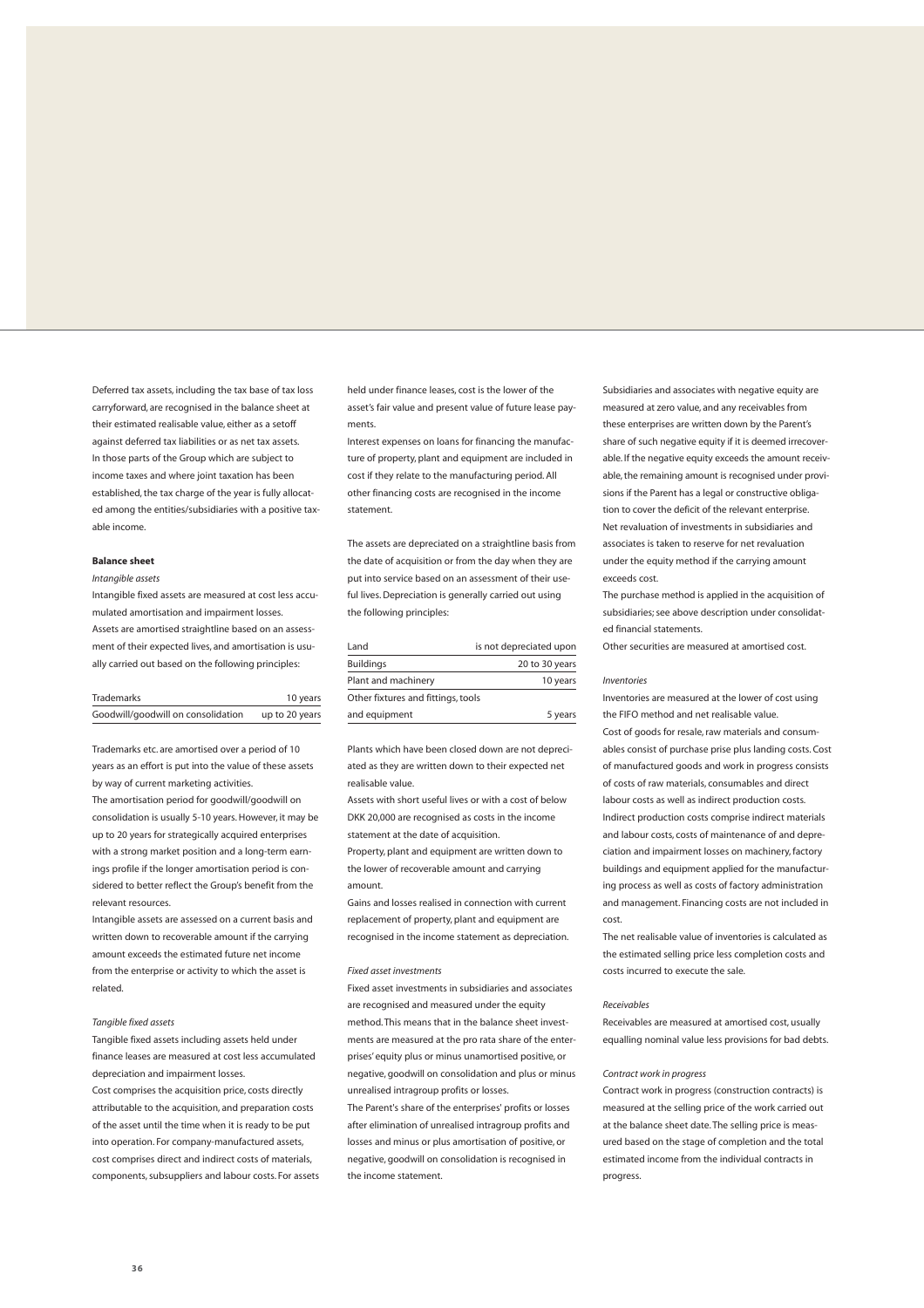Each contract in progress is recognised in the balance sheet under receivables or liabilities other than provisions, depending on whether the net value, calculated as the selling price less prepayments received, is positive or negative.

#### *Prepayments*

Prepayments comprise incurred costs relating to subsequent financial years. Prepayments are measured at amortised cost which usually corresponds to the nominal value.

#### *Securities and investments*

Securities recognised under current assets mainly comprise listed bonds and investments measured at fair value (quoted price) at the balance sheet date.

#### *Provisions*

#### Pension obligations:

The Group has entered into pension agreements with a significant portion of the Group's employees. The pension agreements comprise contribution based plans and defined benefit plans.

In the contribution based plans, which are mainly used by the Danish companies, the Group pays fixed contributions to independent pension funds on a current basis. The Group is under no obligation to pay any additional amounts.

It is characteristic of the defined benefit plans, which are mainly used by the Group's UK enterprises, that the Company (the Parent) is under an obligation to pay a defined contribution in connection with retirement depending on the years of service on the employee in question, etc.

The obligation which relate to the defined benefit plans is calculated on an annual basis by way of an actuarial calculation based on certain conditions in respect of the future development in the rate of interest, inflation and expected average life of the employee, etc.

The actuarial net present value less the fair value of any assets related to the scheme is recognised in the balance sheet under pension obligations.

Actuarial gains and losses arising as a consequence of the change in the assumptions upon which the calculation of the pension obligation is based or in the calculation of the assets related to the pension scheme

are recognised in the income statement. Actuarial gains or losses which exceed 10% of the higher of the calculated pension obligation and the fair value of the assets held by the pension funds are amortised over the expected residual working lives of the employees of the Group. Actuarial gains or losses below the 10% limit are not recognised in the financial statements, but are included in the actuarial calculations pointing forward.

#### Other provisions:

Other provisions comprise anticipated costs of decided and published restructurings, guarantee commitments, etc.

Other provisions are recognised and measured as the best estimate of the expenses required to settle the liabilities at the balance sheet date.

#### *Mortgage debt*

At the time of borrowing, mortgage debt is measured at cost which corresponds to the proceeds received less transaction costs incurred. It is subsequently measured at amortised cost, which corresponds to the capitalised value applying the effective interest method.

#### *Lease commitments*

Lease commitments relating to assets held under finance leases are recognised in the balance sheet as liabilities other than provisions and are measured at amortised cost after initial recognition. The interest portion of lease payments is recognised over the term of the contracts as financial costs in the income statement.

#### *Other financial liabilities*

Other financial liabilities are recognised at amortised cost which usually corresponds to nominal value.

#### *Prepayments and deferred income*

Deferred income comprises received income for recognition in subsequent financial years. Prepayments are measured at amortised cost which usually corresponds to the nominal value.

#### **Cash flow statement**

The cash flow statement of the Group is presented using the indirect method and shows cash flows from operating, investing and financing activities as well as the Group's cash and cash equivalents at the beginning and the end of the financial year. No separate cash flow statement has been prepared for the Parent because it is included in the consolidated cash flow statement.

Cash flows from operating activities are calculated as the profit of the year adjusted for non-cash operating items and working capital changes.

Cash flows from investing activities comprise payments in connection with the purchase and sale of intangible assets, property, plant and equipment as well as fixed asset investments.

Cash flows from financing activities comprise cash flows from the raising and repayment of long and shortterm liabilities and additional payment to the members.

Cash and cash equivalents comprise cash and securities which are included in the balance sheet as current assets.

#### **Segment information**

Information is provided on business segments (primary segment). The segmental disclosures comply with the Group's accounting policies and internal financial management.

Fixed assets in the segments include those used directly in the operation of each segment, including intangible assets, property, plant and equipment, and investments in associates.

Segment liabilities include liabilities and provisions deriving from the operation of each segment, including trade payables and other payables. Deferred tax is not included in segment liabilities.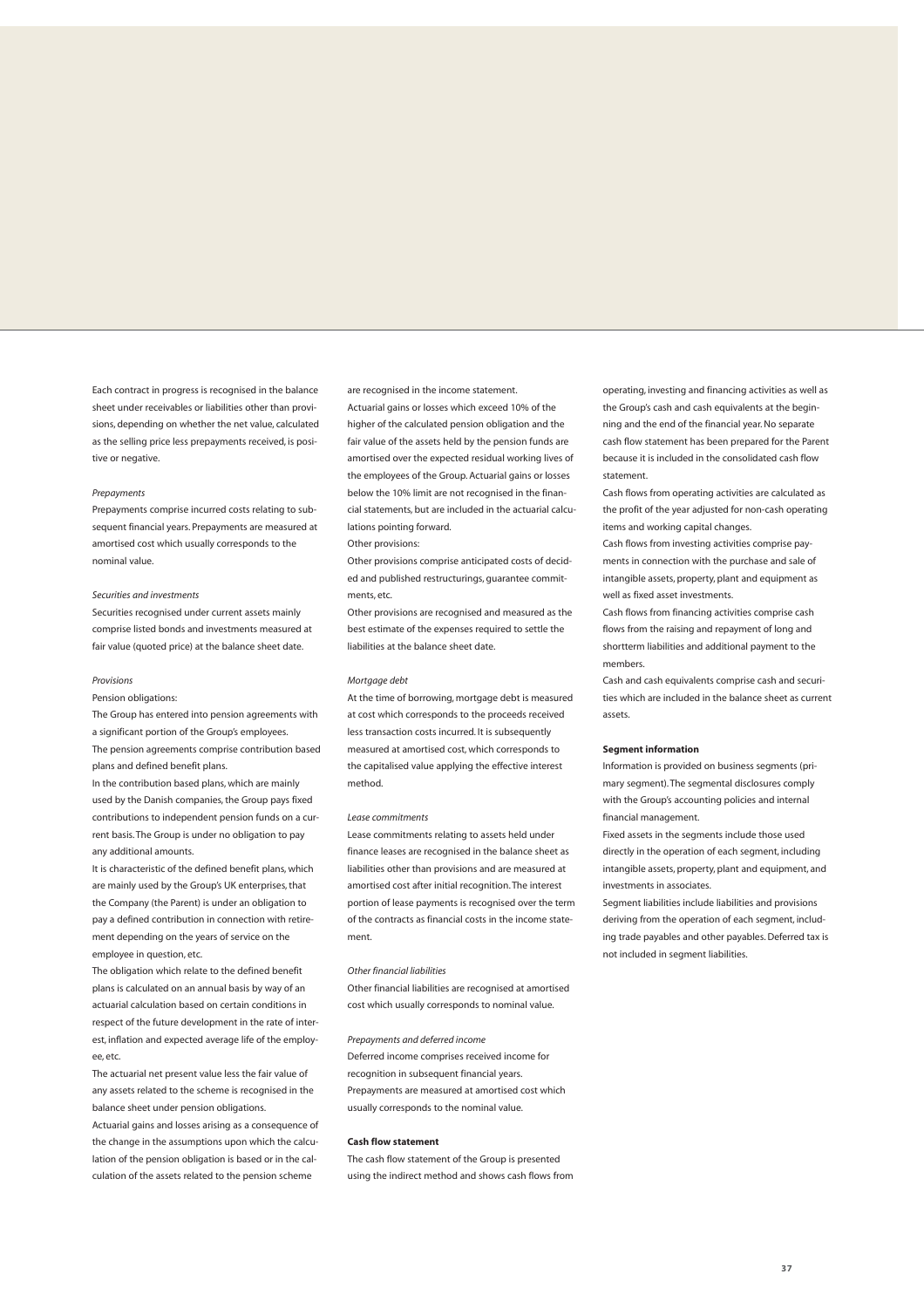

### **Statement by the Management on the annual report**

Today we have presented the annual report of Danish Crown AmbA for 2002/03.

The annual report has been presented in accordance with the Danish Financial Statements Act and Danish accounting standards.

We consider the applied accounting policies appropriate for the annual report to provide a true and fair view of the Group's and the Parent's assets, equity and liabilities, financial position, results and cash flows.

We recommend the annual report to be adopted by the Board of Representatives.

| On the Executive Board    | Kjeld Johannesen                         | Carsten Jakobsen                    | Preben Sunke                   | Jens Haven Christiansen     |
|---------------------------|------------------------------------------|-------------------------------------|--------------------------------|-----------------------------|
|                           | CEO                                      | Vice-CEO                            | CFO                            | <b>Executive Director</b>   |
|                           | Torben Skou<br><b>Executive Director</b> |                                     |                                |                             |
| On the Board of Directors | Niels Mikkelsen<br>Chairman              | Bent Claudi Lassen<br>Vice-chairman | Jens Lorenzen<br>Vice-chairman |                             |
|                           | Karl Kristian Andersen                   | Per Højgaard Andersen               | Erik Bredholt                  | John Brædder                |
|                           | Bjarke Christiansen                      | Peder Damgaard                      | Per Frandsen                   | Erik Ugilt Hansen           |
|                           | Hans Klejsgaard Hansen                   | Preben Hansen                       | Asger Krogsgaard               | Erik Larsen                 |
|                           | Kaj Kragkær Larsen                       | Peder Philipp                       | Leo Christensen (e)            | Finn Lund (e)               |
|                           | Bruno Nielsen (e)                        | Jens Pedersen (e)                   | Jørgen H. Rasmussen (e)        | (e) Employee representative |

## **Auditors' report**

#### **To the members of Danish Crown AmbA**

We have audited the annual report of Danish Crown AmbA for the financial year 2002/03. The annual report is the responsibility of the Company's Management. Our responsibility is to express an opinion on the annual report based on our audit.

#### **Basis of opinion**

We conducted our audit in accordance with Danish Auditing Standards. Those standards require that we plan and perform the audit to obtain reasonable assurance that the annual report is free of material misstatement. An audit includes examining, on a test basis, evidence supporting the amounts and disclosures in the annual report. An audit also includes assessing the accounting policies used and significant estimates made by the Management, as well as evaluating the overall annual report presentation. We believe that our audit provides a reasonable basis for our opinion.

Our audit has not resulted in any qualification.

In our opinion, the annual report gives a true and fair view of the Group's and the Parent Company's financial position at 28 September 2003 and of the results of their operations as well as the consolidated cash flows for the financial year 2002/03 in accordance with the Danish Financial Statements Act and Danish Accounting Standards.

Viborg, 21 November 2003

DELOITTE & TOUCHE Statsautoriseret Revisionsaktieselskab

Gert Stampe Torben Aunbøl

*State Authorised Public Accountant State Authorised Public Accountant*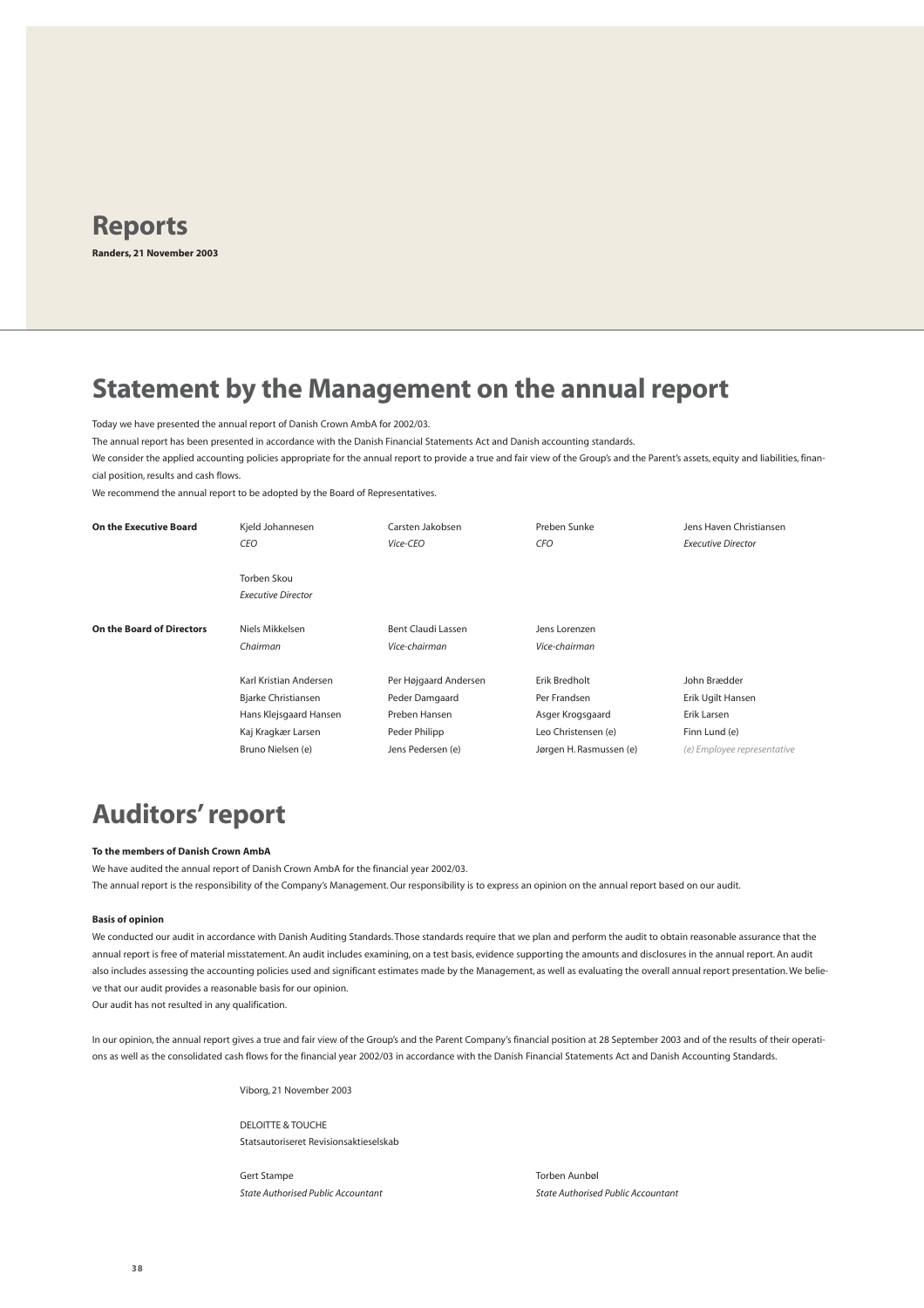### **Income statement**

**30 September 2002 - 28 September 2003**

|                                                     |                          | Group                |             | Parent      |  |
|-----------------------------------------------------|--------------------------|----------------------|-------------|-------------|--|
| <b>Note</b>                                         | 2002/03                  | 2001/02              | 2002/03     | 2001/02     |  |
| Turnover                                            | $\mathbf{1}$<br>40,367.7 | 42,866.9             | 23,422.6    | 25,392.1    |  |
| Production costs                                    | $-33.722.3$              | $-36,433.0$          | $-20,314.7$ | $-22,431.9$ |  |
| <b>Gross profit</b>                                 |                          | 6,645.4<br>6,433.9   | 3,107.9     | 2,960.2     |  |
| Distribution costs                                  | $-3,606.9$               | $-3,542.4$           | $-1,399.0$  | $-1,323.2$  |  |
| Administrative expenses                             | $-1,484.5$               | $-1,364.9$           | $-670.9$    | $-638.4$    |  |
| <b>Operating profit from ordinary activity</b>      |                          | 1.554.0<br>1,526.6   | 1.038.0     | 998.6       |  |
| Other operating income                              |                          | 12.1<br>3.5          | 0.6         | 0.0         |  |
| Other operating expenses                            |                          | $-23.2$<br>$-12.7$   | $-15.1$     | $-2.3$      |  |
| <b>Operating profit</b>                             |                          | 1.542.9<br>1.517.4   | 1.023.5     | 996.3       |  |
| Share of profit/loss before tax in subsidiaries     | 5                        | 0.0<br>0.0           | 354.9       | 343.1       |  |
| Share of profit/loss before tax in associates       |                          | 82.3<br>87.2         | 77.8        | 79.6        |  |
| Income from other investments                       |                          | 2.4<br>0.2           | 2.3         | 0.0         |  |
| Financial income                                    | 6                        | 188.3<br>147.2       | 169.3       | 129.3       |  |
| <b>Financial expenses</b>                           | $\overline{7}$           | $-476.5$<br>$-450.5$ | $-286.2$    | $-288.1$    |  |
| <b>Profit before tax</b>                            |                          | 1,365.4<br>1.275.5   | 1,341.6     | 1,260.2     |  |
| Tax on profit for the year                          | 8                        | $-94.2$<br>$-144.3$  | $-127.4$    | $-92.2$     |  |
| Group profit for the year                           |                          | 1,181.3<br>1,221.1   | 1,214.2     | 1,168.0     |  |
| Minority interests' share of profit                 |                          | $-6.9$<br>$-13.3$    | 0.0         | 0.0         |  |
| Profit for the year                                 |                          | 1,214.2<br>1,168.0   | 1,214.2     | 1.168.0     |  |
|                                                     |                          |                      |             |             |  |
| <b>Distribution of profit:</b>                      |                          |                      |             |             |  |
| For distribution:                                   |                          |                      |             |             |  |
| Profit for the year                                 |                          |                      | 1.214.2     |             |  |
| <b>Total amount for distribution</b>                |                          |                      | 1,214.2     |             |  |
|                                                     |                          |                      |             |             |  |
| To be distributed as follows:                       |                          |                      |             |             |  |
| <b>Supplementary payments</b>                       |                          |                      |             |             |  |
| Pig-supplying members 1,518,660,144 kilos of 70 øre |                          |                      | 1,063.0     |             |  |
| Sow-supplying members 75,054,774 kilos of 55 øre    |                          |                      | 41.3        |             |  |
| Cattle-supplying members 73,485,747 kilos of 65 øre |                          |                      | 47.8        |             |  |
| <b>Total supplementary payments</b>                 |                          |                      | 1,152.1     |             |  |
| <b>Transferred to equity</b>                        |                          |                      |             |             |  |
| Transferred to net revaluation reserve              |                          |                      | 0.0         |             |  |
| Transferred to other reserves                       |                          |                      | 62.1        |             |  |
| <b>Transferred to equity</b>                        |                          |                      | 62.1        |             |  |
| <b>Total amount distributed</b>                     |                          |                      | 1,214.2     |             |  |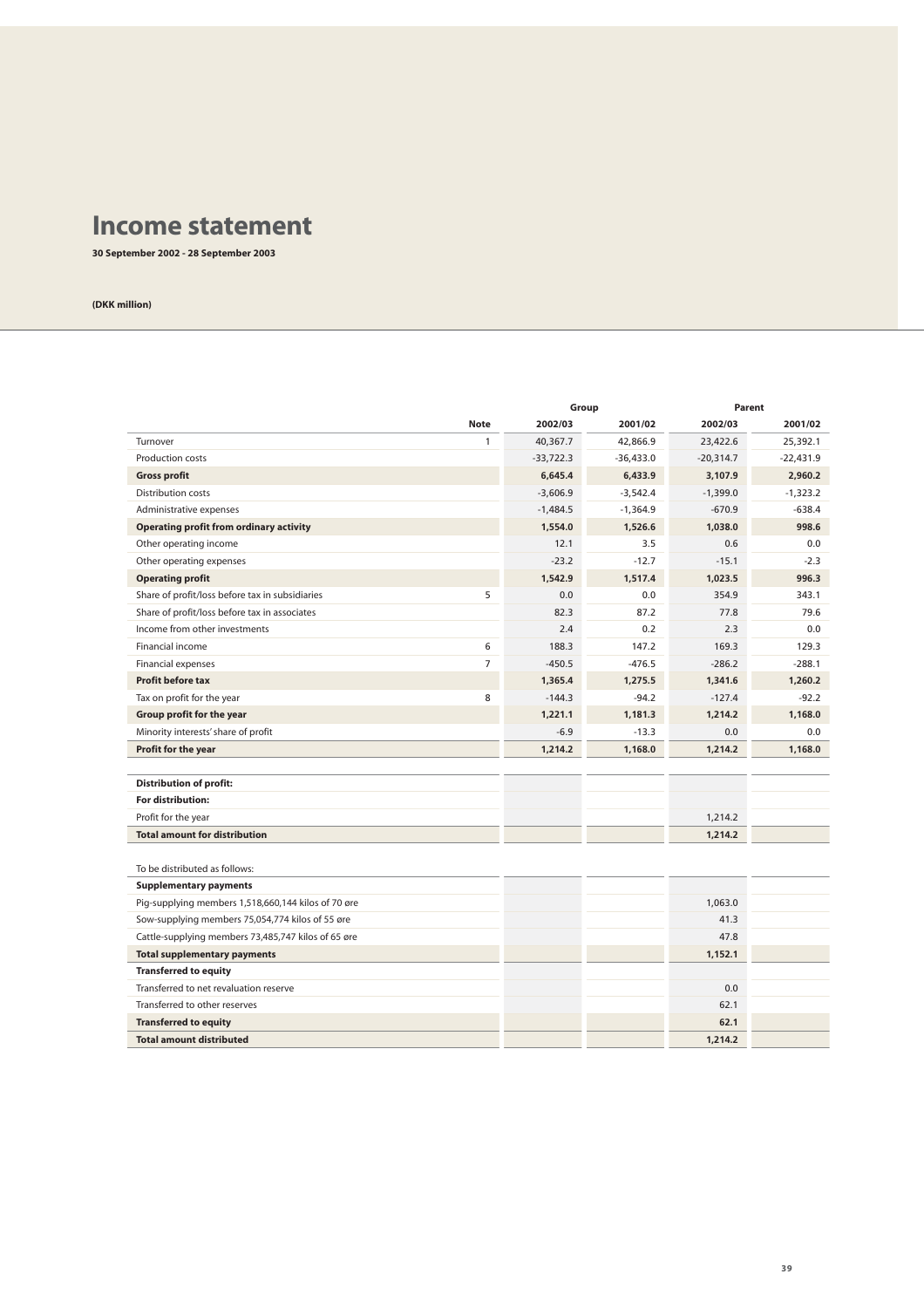## **Balance sheet**

**Assets as at 28 September 2003**

|                                                  |           | Group     |           | Parent    |
|--------------------------------------------------|-----------|-----------|-----------|-----------|
| <b>Fixed assets</b><br><b>Note</b>               | 28.9.2003 | 30.9.2002 | 28.9.2003 | 30.9.2002 |
| Intangible assets<br>9                           |           |           |           |           |
| Trade marks etc.                                 | 6.4       | 11.6      | 0.0       | 0.0       |
| Goodwill                                         | 30.5      | 35.0      | 0.4       | 0.5       |
| Goodwill on consolidation                        | 319.0     | 207.8     | 0.0       | 0.0       |
| <b>Total intangible fixed assets</b>             | 355.9     | 254.4     | 0.4       | 0.5       |
| 10<br><b>Tangible fixed assets</b>               |           |           |           |           |
| Land and buildings                               | 3,634.9   | 3,430.8   | 1,717.5   | 1.718.2   |
| Technical plant and machinery                    | 1,753.1   | 1,565.1   | 593.3     | 560.5     |
| Other fixtures and fittings, tools and equipment | 428.8     | 419.1     | 179.7     | 199.6     |
| Property, plant and equipment in progress        | 1,345.3   | 518.1     | 1,200.7   | 478.2     |
| <b>Total tangible fixed assets</b>               | 7,162.1   | 5,933.1   | 3,691.2   | 2,956.5   |
| 11<br><b>Fixed asset investments</b>             |           |           |           |           |
| Investments in subsidiaries                      | 0.0       | 0.0       | 1,426.0   | 1,528.5   |
| Receivables from subsidiaries                    | 0.0       | 0.0       | 100.5     | 116.5     |
| Investments in associates                        | 557.3     | 520.1     | 532.4     | 499.2     |
| Other securities and investments                 | 38.7      | 30.8      | 16.8      | 14.3      |
| <b>Total fixed asset investments</b>             | 596.0     | 550.9     | 2,075.7   | 2,158.5   |
| <b>Fixed assets</b>                              | 8,114.0   | 6,738.4   | 5,767.3   | 5,115.5   |
| <b>Current assets</b>                            |           |           |           |           |
| <b>Inventories</b>                               |           |           |           |           |
| Raw materials and consumables                    | 469.4     | 449.6     | 37.4      | 27.8      |
| Work in progress                                 | 246.7     | 291.1     | 120.5     | 131.4     |
| Finished goods and goods for resale              | 2,597.8   | 2,537.2   | 1,210.7   | 1,258.4   |
| <b>Total inventories</b>                         | 3,313.9   | 3,277.9   | 1,368.6   | 1,417.6   |
| <b>Receivables</b>                               |           |           |           |           |
| Trade receivables                                | 4,876.6   | 4,894.5   | 1,819.4   | 1,968.6   |
| Contract receivables                             | 264.1     | 228.2     | 264.1     | 228.2     |
| Contract work in progress                        | 32.6      | 5.6       | 0.0       | 0.0       |
| Receivables from subsidiaries                    | 0.0       | 0.0       | 1,827.9   | 1,395.0   |
| Receivables from associates                      | 6.3       | 2.9       | 3.7       | 0.9       |
| Other receivables                                | 374.7     | 756.4     | 428.6     | 681.5     |
| Deferred tax assets                              | 22.1      | $-3.1$    | 0.0       | 0.0       |
| Required deposit to members accounts             | 250.1     | 248.8     | 250.1     | 248.8     |
| Prepayments                                      | 71.6      | 83.4      | 30.3      | 30.6      |
| <b>Total receiveables</b>                        | 5,898.1   | 6,216.7   | 4.624.1   | 4,553.6   |
| <b>Securities and investments</b>                | 1.6       | 19.5      | 0.0       | 17.2      |
| Cash                                             | 393.2     | 357.7     | 141.8     | 0.4       |
| <b>Current assets</b>                            | 9,606.8   | 9,871.8   | 6,134.5   | 5,988.8   |
|                                                  |           |           |           |           |
| <b>Assets</b>                                    | 17,720.8  | 16,610.2  | 11,901.8  | 11,104.3  |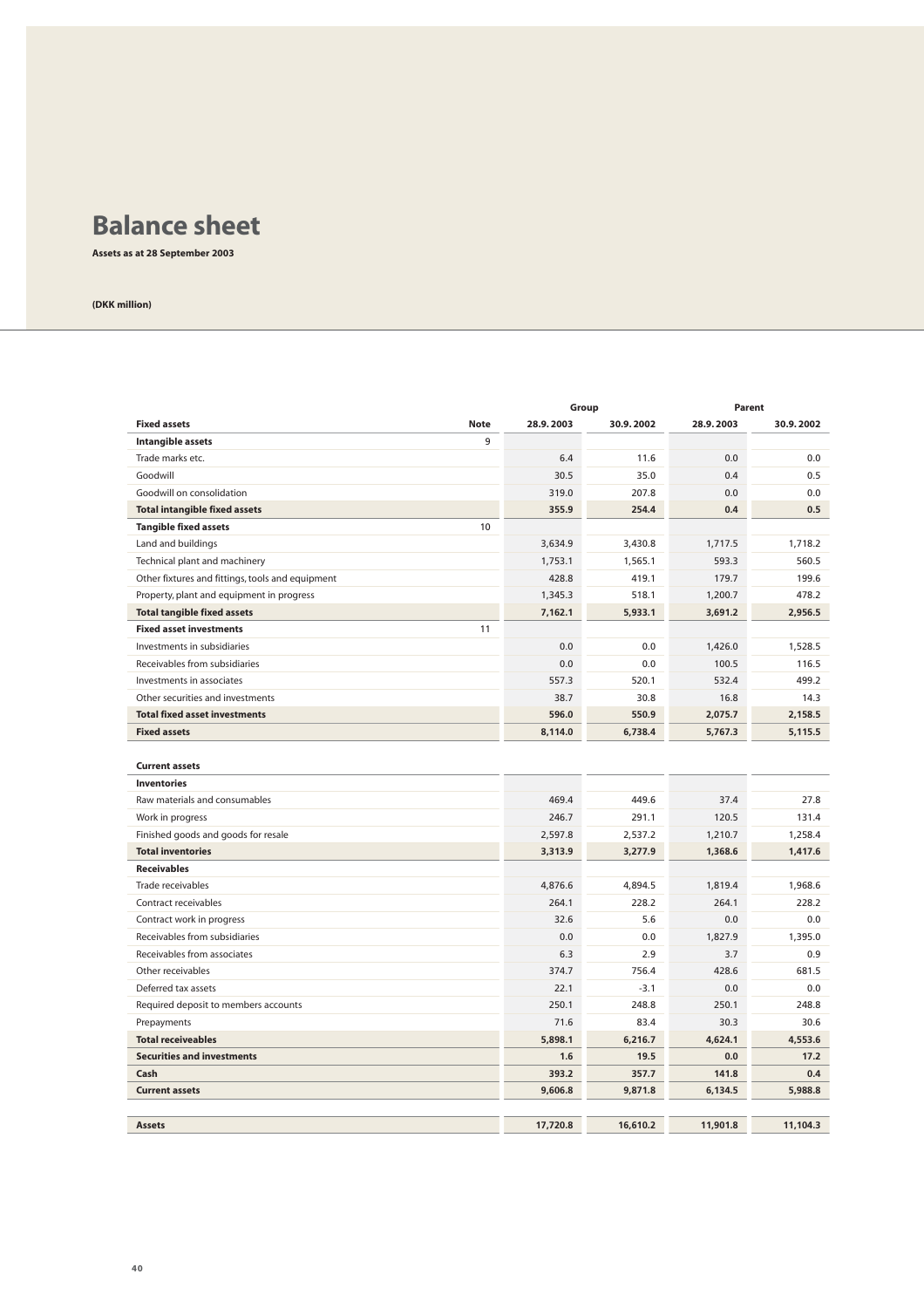## **Balance sheet**

**Equity and liabilities as at 28 September 2003**

|                                                    |           | Group     |           | Parent    |
|----------------------------------------------------|-----------|-----------|-----------|-----------|
| <b>Equity</b><br><b>Note</b>                       | 28.9.2003 | 30.9.2002 | 28.9.2003 | 30.9.2002 |
| Members' accounts                                  | 890.1     | 642.2     | 890.1     | 642.2     |
| Personal capital accounts                          | 388.0     | 530.7     | 388.0     | 530.7     |
| Net revaluation reserve for subsidiaries           |           |           |           |           |
| and associates                                     | 0.0       | 0.0       | 0.0       | 118.7     |
| Other reserves                                     | 1.164.5   | 1.210.3   | 1.164.5   | 1.091.6   |
| <b>Total equity</b>                                | 2,442.6   | 2,383.2   | 2,442.6   | 2,383.2   |
|                                                    |           |           |           |           |
| <b>Minority interests</b>                          | 19.7      | 26.2      | 0.0       | 0.0       |
|                                                    |           |           |           |           |
| <b>Provisions</b><br>12                            | 380.3     | 366.3     | 169.7     | 155.6     |
|                                                    |           |           |           |           |
| Liabilities other than provisions                  |           |           |           |           |
| Long-term liabilities other than provisions<br>13  |           |           |           |           |
| Mortgage debt                                      | 2,968.1   | 2,608.3   | 2,395.8   | 2,025.3   |
| Lease commitments                                  | 23.5      | 17.5      | 0.0       | 0.0       |
| Other credit institutions                          | 3,112.7   | 1,967.9   | 2,819.4   | 1.487.5   |
| Total long-term liabilities other than provisions  | 6,104.3   | 4,593.7   | 5,215.2   | 3,512.8   |
| Short-term liabilities other than provisions       |           |           |           |           |
| Short-term portion of long-term debt               | 406.5     | 310.7     | 208.5     | 236.7     |
| Credit institutions                                | 2,844.8   | 3,813.7   | 282.4     | 1,482.8   |
| Trade payables                                     | 2,392.0   | 2,330.6   | 1,156.0   | 1,064.7   |
| Debt to subsidiaries                               | 0.0       | 0.0       | 355.5     | 275.2     |
| Debt to associates                                 | 26.1      | 25.8      | 24.1      | 17.6      |
| Income taxes                                       | 44.5      | 42.1      | $-1.0$    | $-1.2$    |
| Other payables                                     | 1,651.9   | 1.385.3   | 752.2     | 735.5     |
| <b>Accruals</b>                                    | 117.5     | 93.5      | 6.0       | 2.3       |
| Proposed capital accounts to be paid out           | 138.5     | 89.1      | 138.5     | 89.1      |
| Proposed supplementary payments to members         | 1,152.1   | 1,150.0   | 1,152.1   | 1.150.0   |
| Total short-term liabilities other than provisions | 8,773.9   | 9,240.8   | 4,074.3   | 5.052.7   |
| <b>Total liabilities other than provisions</b>     | 14,878.2  | 13,834.5  | 9,289.5   | 8,565.5   |
|                                                    |           |           |           |           |
| <b>Equity and liabilities</b>                      | 17,720.8  | 16,610.2  | 11,901.8  | 11,104.3  |

| 14 |
|----|
| 15 |
| 16 |
| 17 |
| 18 |
| 19 |
|    |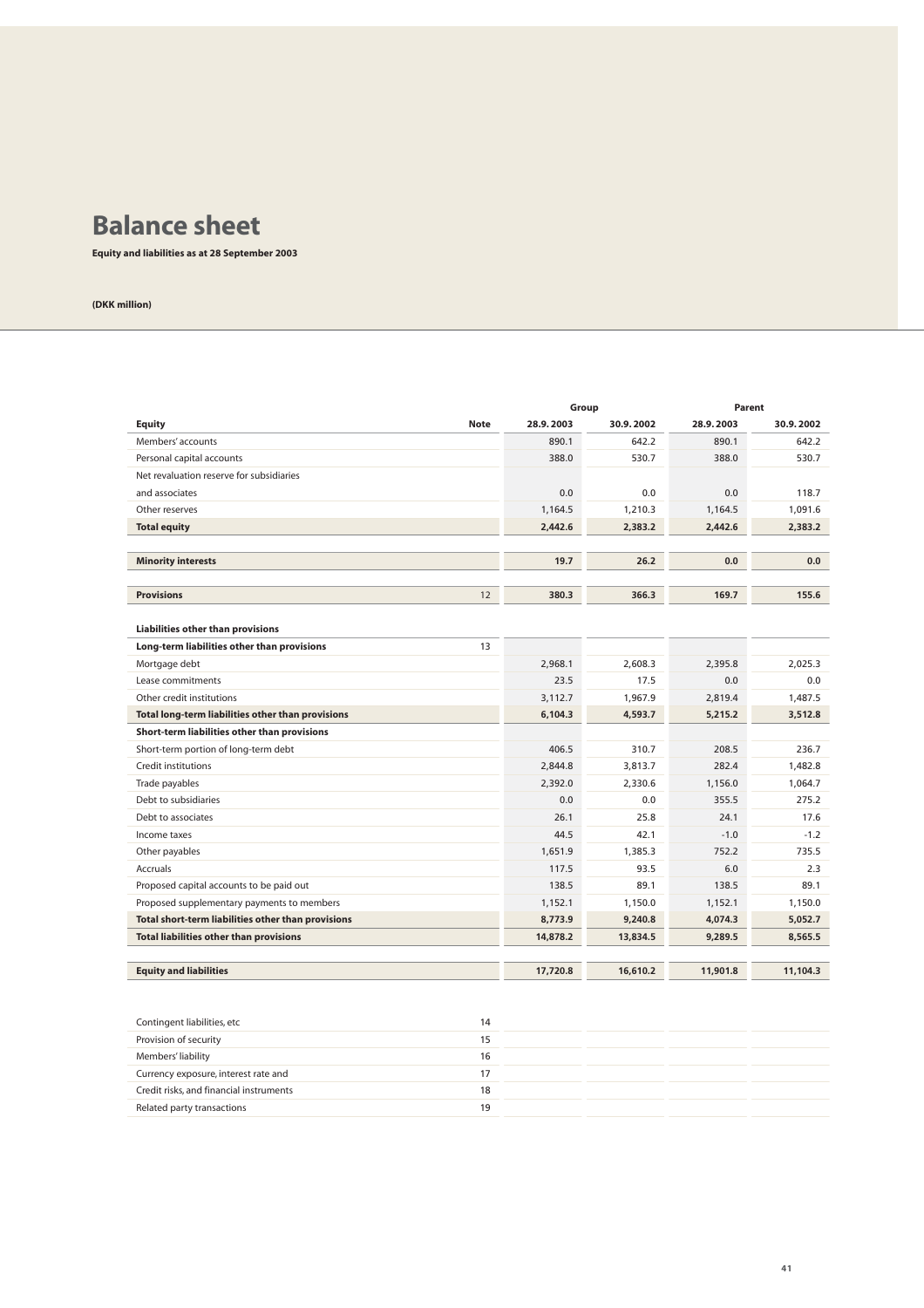# **Statement of changes in equity**

**As at 28 September 2003**

|                                                     | Group     |           | Parent    |           |  |
|-----------------------------------------------------|-----------|-----------|-----------|-----------|--|
| <b>Members' accounts</b>                            | 28.9.2003 | 30.9.2002 | 28.9.2003 | 30.9.2002 |  |
| Balance at 30 September 2002                        | 642.2     | 395.0     | 642.2     | 395.0     |  |
| Net capital investment of the year                  | 247.9     | 247.2     | 247.9     | 247.2     |  |
| <b>Members' accounts</b>                            | 890.1     | 642.2     | 890.1     | 642.2     |  |
|                                                     |           |           |           |           |  |
| <b>Personal capital accounts</b>                    |           |           |           |           |  |
| Balance at 30 September 2002                        | 530.7     | 623.6     | 530.7     | 623.6     |  |
| Net amount transferred for payment                  | $-142.7$  | $-92.9$   | $-142.7$  | $-92.9$   |  |
| <b>Total personal accounts</b>                      | 388.0     | 530.7     | 388.0     | 530.7     |  |
|                                                     |           |           |           |           |  |
| Net revaluation reserve for subsidiaries            |           |           |           |           |  |
| and associates                                      |           |           |           |           |  |
| Balance at 30 September 2002                        | 0.0       | 0.0       | 118.7     | 172.4     |  |
| Change in accounting policies                       | 0.0       | 0.0       | 0.0       | $-6.6$    |  |
| Adjusted balance at 30 September 2002               | 0.0       | 0.0       | 118.7     | 165.8     |  |
| Exchange rate adjustment of opening equity in       |           |           |           |           |  |
| subsidiaries                                        | 0.0       | 0.0       | $-104.0$  | $-32.9$   |  |
| Other adjustments                                   | 0.0       | 0.0       | $-3.9$    | 0.0       |  |
| Transferred to other reserves                       | 0.0       | 0.0       | $-10.8$   | $-3.2$    |  |
| Transferred according to the distribution of profit | 0.0       | 0.0       | 0.0       | $-11.0$   |  |
| <b>Net revaluation reserves</b>                     | 0.0       | 0.0       | 0.0       | 118.7     |  |
|                                                     |           |           |           |           |  |
| Other reserves                                      |           |           |           |           |  |
| Balance at 30 September 2002                        | 1,210.3   | 1,176.6   | 1,091.6   | 1,004.2   |  |
| Change in accounting policies                       | 0.0       | 37.9      | 0.0       | 44.5      |  |
| Adjusted balance at 30 September 2002               | 1.210.3   | 1.214.5   | 1.091.6   | 1.048.7   |  |
| Exchange rate adjustment of opening equity in       |           |           |           |           |  |
| foreign subsidiaries                                | $-104.0$  | $-32.9$   | 0.0       | 0.0       |  |
| Other adjustments                                   | $-3.9$    | 10.7      | 0.0       | 10.7      |  |
| Transferred from net revaluation reserve            | 0.0       | 0.0       | 10.8      | 3.2       |  |
| Transferred according to the distribution of profit | 62.1      | 18.0      | 62.1      | 29.0      |  |
| <b>Other reserves</b>                               | 1,164.5   | 1,210.3   | 1,164.5   | 1,091.6   |  |
|                                                     |           |           |           |           |  |
| <b>Equity</b>                                       | 2.442.6   | 2,383.2   | 2.442.6   | 2,383.2   |  |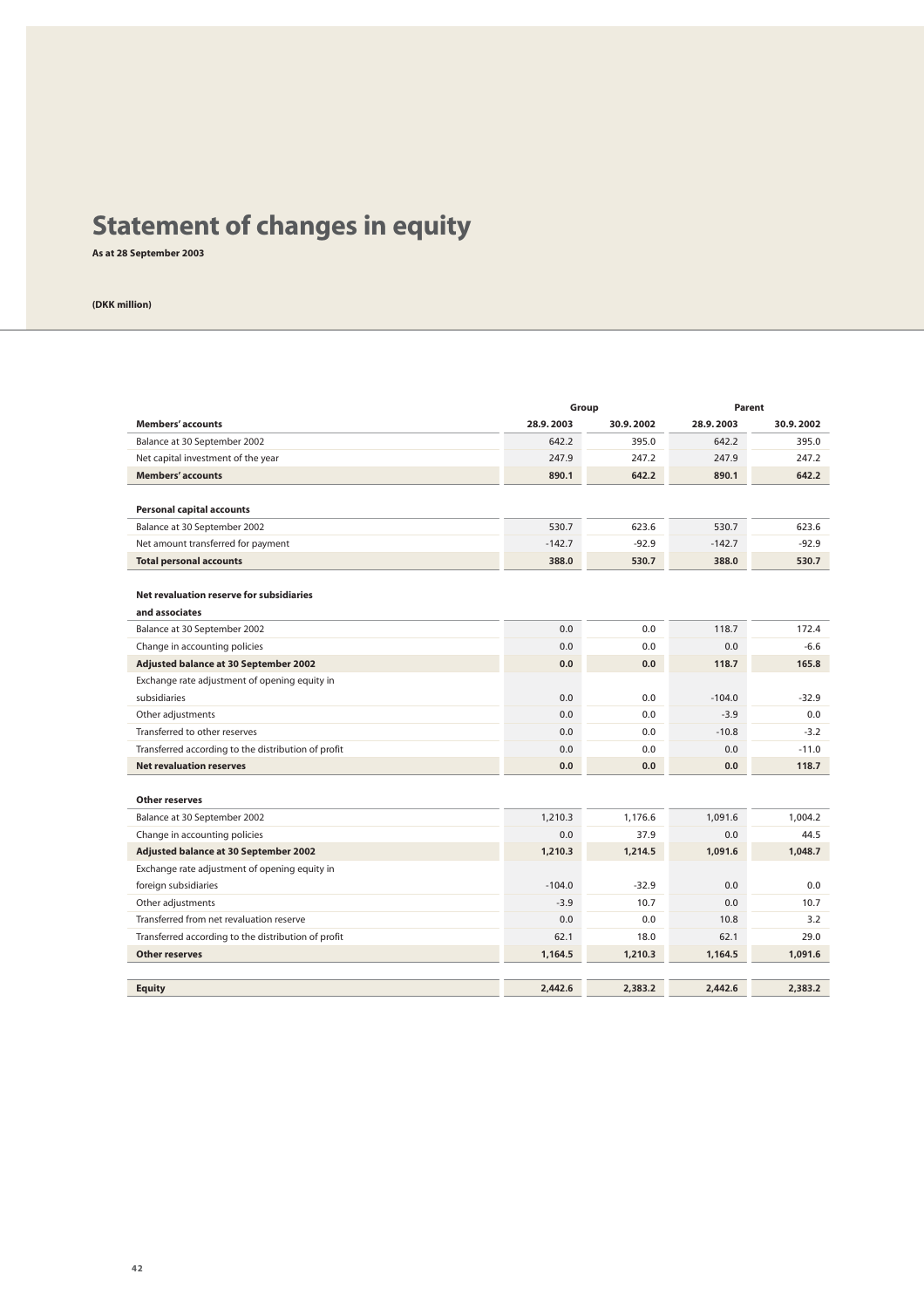## **Cash flow statement**

**30 September 2002 - 28 September 2003**

|                                                           |            | Group      |
|-----------------------------------------------------------|------------|------------|
| <b>Cash flow from operating activities</b>                | 2002/03    | 2001/02    |
| Profit for the year                                       | 1,214.2    | 1,168.0    |
| Depreciation and amortisation                             | 994.3      | 990.8      |
| Share of profit/loss generated by fixed asset investments | $-83.2$    | $-82.6$    |
| Change in provisions                                      | 14.0       | 16.9       |
| Change in inventories                                     | $-36.0$    | 174.1      |
| Change in receivables                                     | 319.9      | 378.5      |
| Change in trade payables, etc.                            | 450.4      | $-188.1$   |
| <b>Cash flow from operating activites</b>                 | 2,873.6    | 2,457.6    |
|                                                           |            |            |
| <b>Cash flow from investing activities</b>                |            |            |
| Investment in intangible assets                           | $-153.0$   | $-40.4$    |
| Investment in property, plant and equipment               | $-2,296.1$ | $-1,242.6$ |
| <b>Fixed asset investments</b>                            | 41.7       | 18.6       |
| <b>Cash flow from investing activities</b>                | $-2,407.4$ | $-1,264.4$ |
|                                                           |            |            |
| Cash flow from operating and investing activities         | 466.2      | 1,193.2    |
|                                                           |            |            |
| <b>Cash flow from financing activities</b>                |            |            |
| Deposit of members' capital                               | 248.8      | 202.4      |
| Payment of personal capital accounts                      | $-89.1$    | $-69.8$    |
| Payment of supplementary payment                          | $-1.150.0$ | $-1,243.4$ |
| Change in short-term bank credit                          | $-968.9$   | $-182.3$   |
| Change in mortgage debt                                   | 359.8      | $-79.2$    |
| Change in finance leases                                  | 6.0        | $-13.3$    |
| Change in other long-term debt                            | 1,144.8    | 180.0      |
| <b>Cash flow from financing activities</b>                | $-448.6$   | $-1,205.6$ |
|                                                           |            |            |
| Change in cash and securities                             | 17.6       | $-12.4$    |
| Cash and securities at 30 September 2002                  | 377.2      | 389.6      |
| Cash and securities at 28 September 2003                  | 394.8      | 377.2      |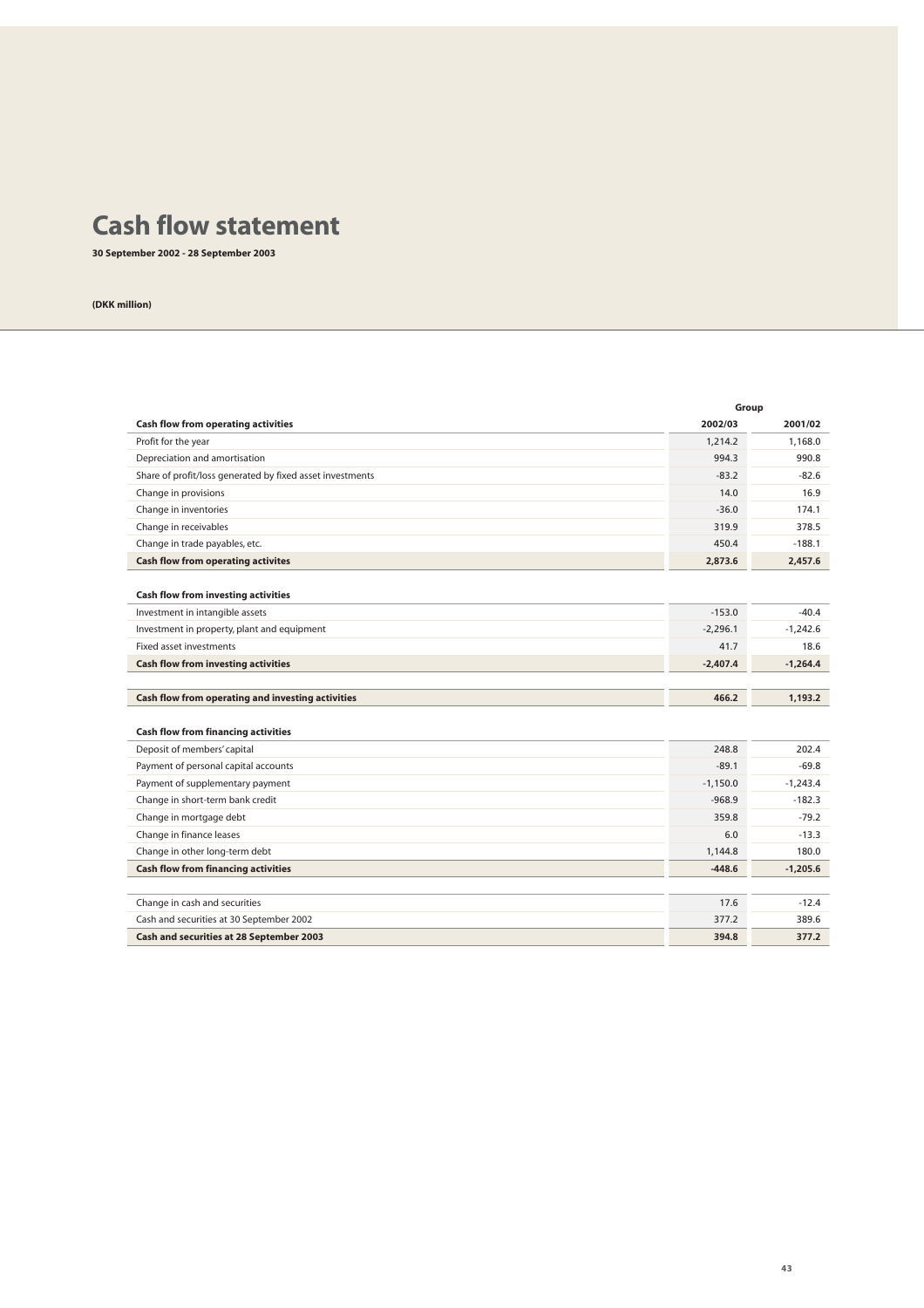**Notes 1-3**

**(DKK million)**

|                       |          | Group    |          | Parent   |  |
|-----------------------|----------|----------|----------|----------|--|
| <b>Turnover</b>       | 2002/03  | 2001/02  | 2002/03  | 2001/02  |  |
| Divided into:         |          |          |          |          |  |
| Denmark               | 4,421.0  | 4,520.9  | 4,010.8  | 4,485.8  |  |
| International         | 35,946.7 | 38,346.0 | 19,411.8 | 20,906.3 |  |
| <b>Total turnover</b> | 40,367.7 | 42,866.9 | 23,422.6 | 25,392.1 |  |
| Divided into:         |          |          |          |          |  |
| Pork                  | 21,716.6 | 22,534.2 | 21,020.3 | 22,835.8 |  |
| Beef                  | 2,464.8  | 3,560.7  | 1,536.5  | 2,001.8  |  |
| Processing            | 10,129.0 | 10,528.0 | 776.8    | 554.5    |  |
| Other activities      | 6,057.3  | 6,244.0  | 89.0     | 0.0      |  |
| <b>Total turnover</b> | 40,367.7 | 42,866.9 | 23,422.6 | 25,392.1 |  |

#### 2 **Employee costs**

| Wages and salaries                                                      | 6,466.8 | 6,127.3 | 3,787.3 | 3,768.3 |
|-------------------------------------------------------------------------|---------|---------|---------|---------|
| Pensions                                                                | 325.4   | 262.9   | 215.1   | 172.9   |
| Other social security costs                                             | 458.4   | 452.9   | 229.0   | 251.2   |
| <b>Total employee costs</b>                                             | 7,250.6 | 6,843.1 | 4.231.4 | 4,192.4 |
| Including:                                                              |         |         |         |         |
| Remuneration to Parent's Supervisory Board and Board of Representatives | 10.2    | 9.3     | 9.5     | 8.5     |
| Remuneration of Parent's Executive Board                                | 18.1    | 17.9    | 12.0    | 14.0    |
|                                                                         |         |         |         |         |
| Average number of employees                                             | 23,053  | 23.162  | 12,395  | 13.153  |

#### 3 **Depreciation, amortisation and write-down**

| 50.9    | 53.1    | 0.1    | 0.5     |
|---------|---------|--------|---------|
| 943.4   | 937.7   | 522.4  | 528.8   |
| 4.9     | 2.4     | 0.0    | 0.0     |
| $-26.9$ | $-30.9$ | $-7.3$ | $-26.8$ |
| 972.3   | 962.3   | 515.2  | 502.5   |
|         |         |        |         |
| 798.6   | 814.3   | 471.4  | 488.9   |
| 40.8    | 39.4    | 4.1    | 3.9     |
| 132.9   | 108.6   | 39.7   | 9.7     |
| 972.3   | 962.3   | 515.2  | 502.5   |
|         |         |        |         |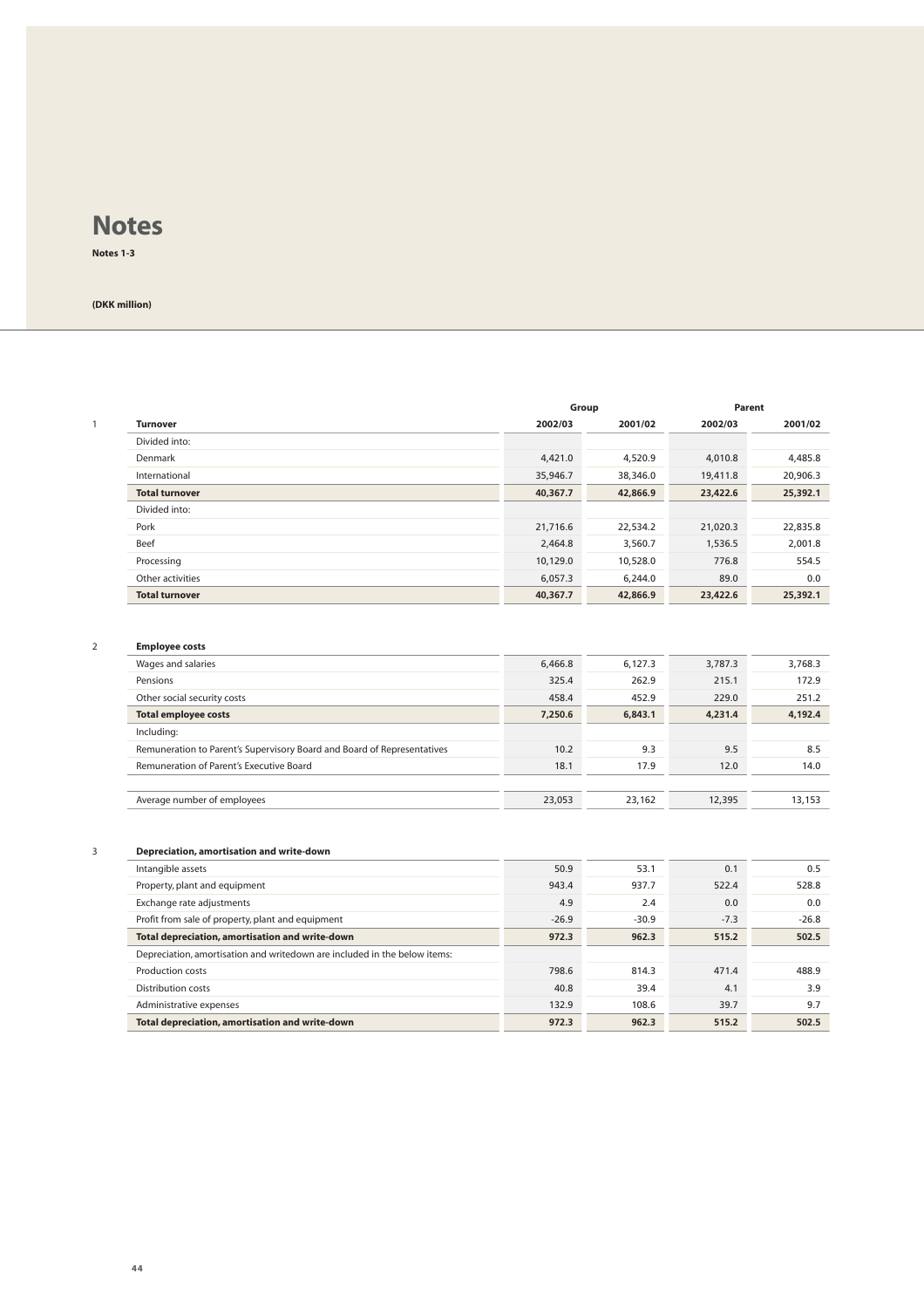**Notes 4-8**

| <b>Audit fees</b><br>Audit fee, Deloitte & Touche                                  | Group   |         | Parent  |                                     |
|------------------------------------------------------------------------------------|---------|---------|---------|-------------------------------------|
|                                                                                    | 2002/03 | 2001/02 | 2002/03 | 2001/02                             |
|                                                                                    | 10.3    | 10.5    | 2.4     | 2.6                                 |
| Audit fee, others                                                                  | 5.2     | 4.6     | 0.0     | 0.0                                 |
| Other services, Deloitte & Touche                                                  | 9.2     | 5.8     | 4.3     | 2.7                                 |
| Other services, others                                                             | 7.2     | 2.5     | 0.0     | 0.0                                 |
| <b>Total audit fees</b>                                                            | 31.9    | 23.4    | 6.7     | 5.3                                 |
|                                                                                    |         |         |         |                                     |
| Share of profit/loss in subsidiaries before tax<br>Share of profit/loss before tax | 0.0     | 0.0     | 381.7   | 363.4                               |
| Unrealised intra-group profits                                                     | 0.0     | 0.0     | $-6.7$  | $-1.8$                              |
| Amortisation of additional value in connection with acquisition of shares          | 0.0     | 0.0     | $-20.1$ | $-18.5$                             |
| Total share of profit/loss in subsidiaries before tax                              | 0.0     | 0.0     | 354.9   | 343.1                               |
|                                                                                    |         |         |         |                                     |
| <b>Total financial income</b>                                                      | 188.3   | 147.2   | 169.3   | 129.3                               |
| <b>Financial expenses</b>                                                          |         |         |         |                                     |
| Subsidiaries                                                                       | 0.0     | 0.0     | 2.6     | 1.3                                 |
| Other interest                                                                     | 450.5   | 476.5   | 283.6   | 286.8                               |
| <b>Total financial expenses</b>                                                    | 450.5   | 476.5   | 286.2   |                                     |
|                                                                                    |         |         |         |                                     |
| Tax on profit for the year                                                         |         |         |         | 288.1                               |
| Tax on profit for the year                                                         | 118.5   | 80.6    | 5.3     |                                     |
| Adjustment concerning previous years                                               | 10.4    | $-9.7$  | 0.6     |                                     |
| Change of deferred tax                                                             | 13.9    | 18.5    | 0.0     |                                     |
| Share of tax in subsidiaries                                                       | 0.0     | 0.0     | 118.9   |                                     |
| Share of tax in associates                                                         | 1.5     | 4.8     | 2.6     | 5.9<br>$-2.2$<br>0.0<br>84.8<br>3.7 |
| Total tax on profit for the year                                                   | 144.3   | 94.2    | 127.4   | 92.2                                |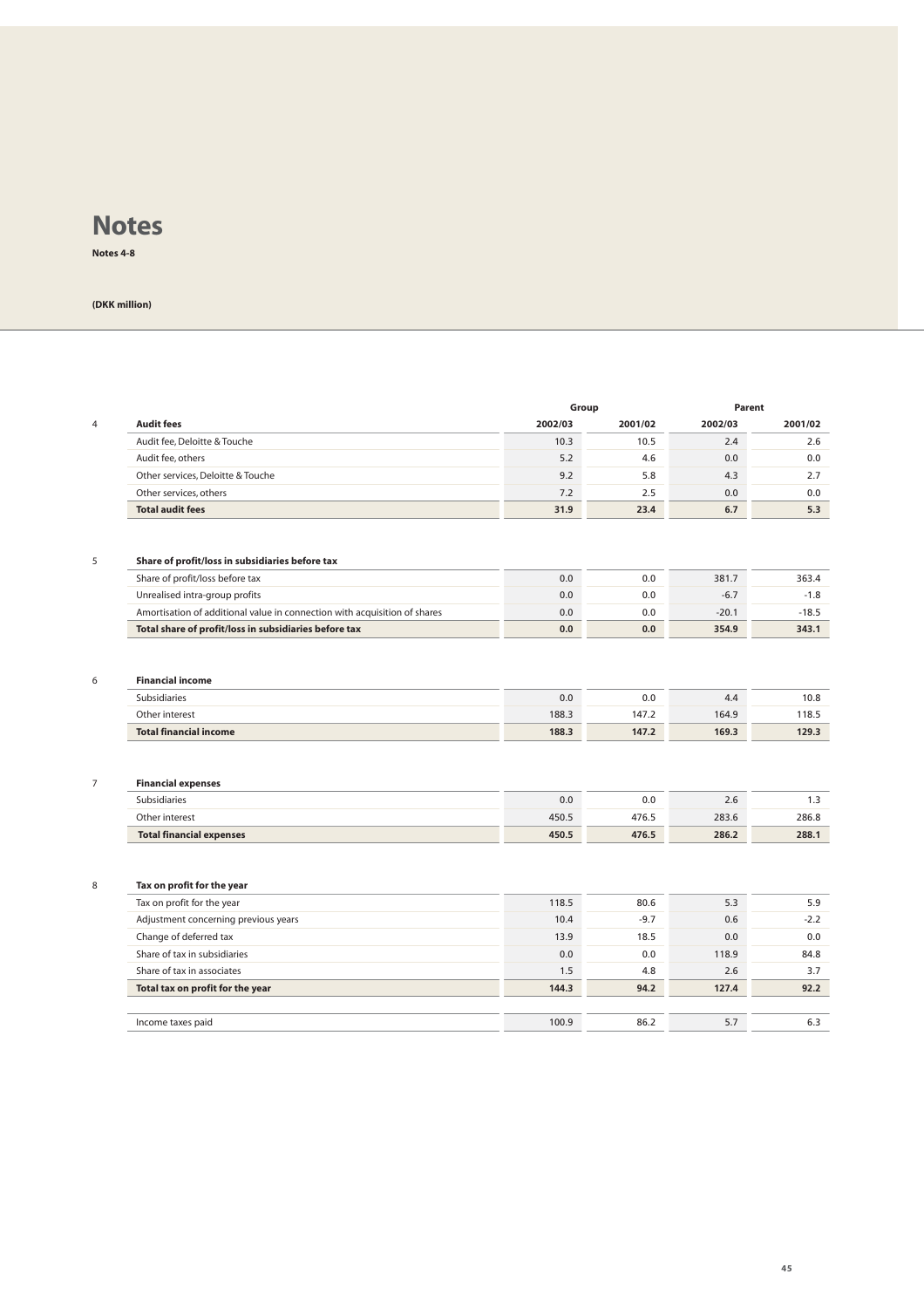**Note 9**

| 9 | Intangible assets, Group                               | <b>Trademarks</b><br>etc. | Goodwill | <b>Goodwill on</b><br>consolidation | <b>Total</b><br>intangible<br>assets |
|---|--------------------------------------------------------|---------------------------|----------|-------------------------------------|--------------------------------------|
|   | Total cost:                                            |                           |          |                                     |                                      |
|   | Total cost at 30 September 2002                        | 478.9                     | 76.8     | 381.5                               | 937.2                                |
|   | Exchange rate adjustment                               | $-1.4$                    | $-0.3$   | $-0.7$                              | $-2.4$                               |
|   | Additions during the year                              | 1.9                       | 0.0      | 155.7                               | 157.6                                |
|   | Disposals during the year                              | 0.0                       | 0.0      | $-4.0$                              | $-4.0$                               |
|   | Total cost at 28 September 2003                        | 479.4                     | 76.5     | 532.5                               | 1,088.4                              |
|   | Total amortisation and write-down:                     |                           |          |                                     |                                      |
|   | Total amortisation and write-down at 30 September 2002 | 467.3                     | 41.8     | 173.7                               | 682.8                                |
|   | Exchange rate adjustment                               | $-0.9$                    | $-0.9$   | 0.0                                 | $-1.8$                               |
|   | <b>Additions</b>                                       | 0.0                       | $-7.3$   | 10.3                                | 3.0                                  |
|   | Amortisation and write-down of the year                | 6.6                       | 12.4     | 31.9                                | 50.9                                 |
|   | Amortisation and write-down on assets disposed of      | 0.0                       | 0.0      | $-2.4$                              | $-2.4$                               |
|   | Total amortisation and write-down at 28 September 2003 | 473.0                     | 46.0     | 213.5                               | 732.5                                |
|   | <b>Carrying amount at 28 September 2003</b>            | 6.4                       | 30.5     | 319.0                               | 355.9                                |
|   | Carrying amount at 30 September 2002                   | 11.6                      | 35.0     | 207.8                               | 254.4                                |
| 9 | Intangible assets, Parent                              |                           |          |                                     |                                      |
|   | Total cost:                                            |                           |          |                                     |                                      |
|   | Total cost at 30 September 2002                        | 24.4                      | 8.8      | 0.0                                 | 33.2                                 |
|   | Additions during the year                              | 0.0                       | 0.0      | 0.0                                 | 0.0                                  |
|   | Disposals during the year                              | 0.0                       | 0.0      | 0.0                                 | 0.0                                  |
|   | Total cost at 28 September 2003                        | 24.4                      | 8.8      | 0.0                                 | 33.2                                 |
|   | Total amortisation and write-down:                     |                           |          |                                     |                                      |
|   | Total amortisation and write-down at 30 September 2002 | 24.4                      | 8.3      | 0.0                                 | 32.7                                 |
|   | Amortisation and write-down of the year                | 0.0                       | 0.1      | 0.0                                 | 0.1                                  |
|   | Amortisation and write-down on assets disposed of      | 0.0                       | 0.0      | 0.0                                 | 0.0                                  |
|   | Total amortisation and write-down at 28 September 2003 | 24.4                      | 8.4      | 0.0                                 | 32.8                                 |
|   | <b>Carrying amount at 28 September 2003</b>            | 0.0                       | 0.4      | 0.0                                 | 0.4                                  |
|   | Carrying amount at 30 September 2002                   | 0.0                       | 0.5      | 0.0                                 | 0.5                                  |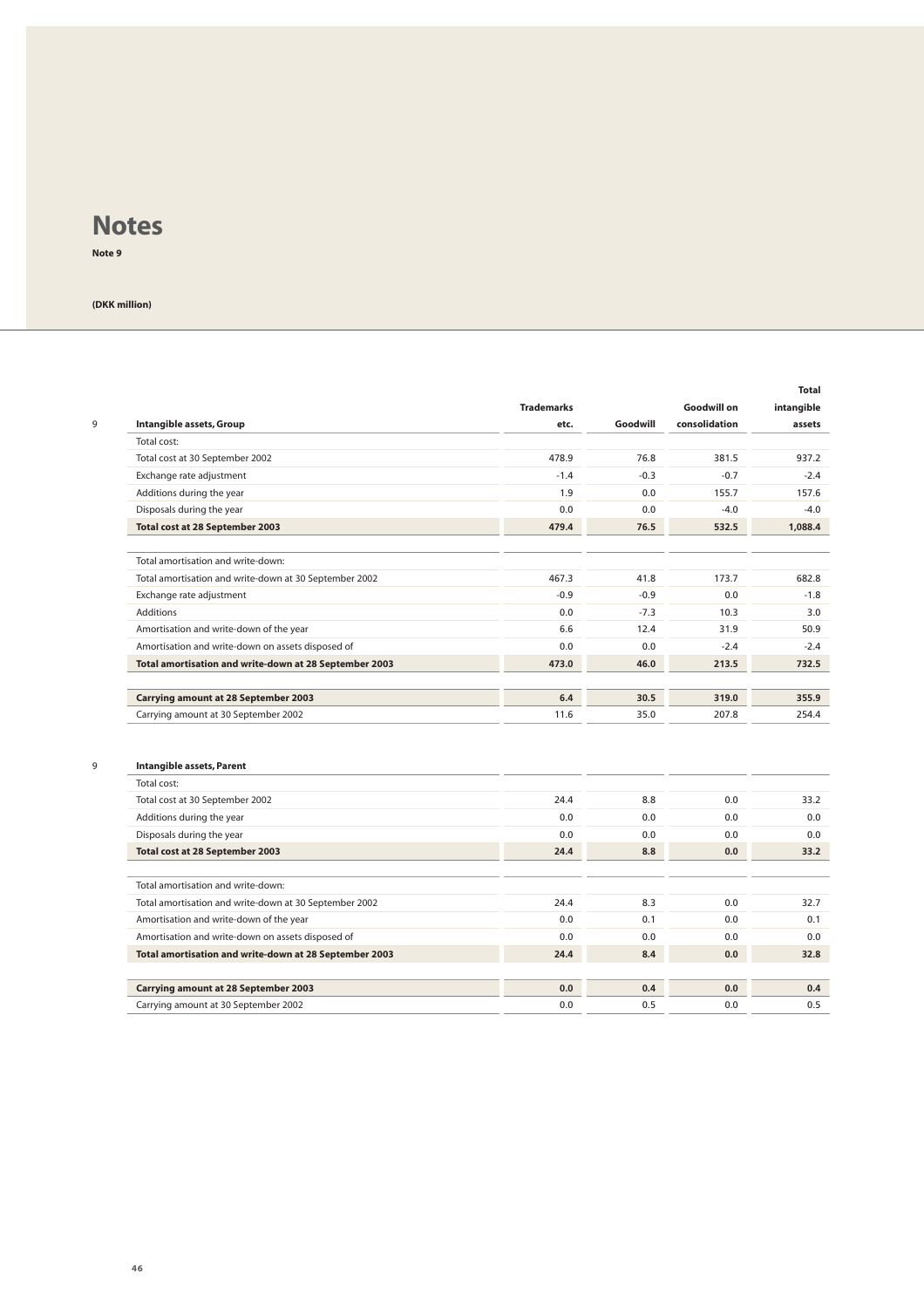**Note 10**

| 10 | <b>Tangible fixed assets, Group</b><br>Total cost:         | Land<br>and<br>buildings | <b>Technical</b><br>plant and<br>machinery | <b>Other fixtures</b><br>and<br>fittings etc. | <b>Property plant</b><br>and equipment<br>in progress | <b>Total</b><br>tangible<br>fixed assets |
|----|------------------------------------------------------------|--------------------------|--------------------------------------------|-----------------------------------------------|-------------------------------------------------------|------------------------------------------|
|    | Total cost at 30 September 2002                            | 6.202.9                  | 5.937.1                                    | 1.415.4                                       | 518.1                                                 | 14.073.5                                 |
|    | Exchange rate adjustment                                   | $-98.9$                  | $-116.8$                                   | $-17.7$                                       | $-2.2$                                                | $-235.6$                                 |
|    | Completion of plant in progress                            | 122.2                    | 73.1                                       | 34.7                                          | $-230.0$                                              | 0.0                                      |
|    | Additions in connection with acquisition of subsidiaries   | 341.0                    | 853.0                                      | 39.6                                          | 0.0                                                   | 1,233.6                                  |
|    | Additions during the year                                  | 333.2                    | 341.9                                      | 155.3                                         | 1.059.4                                               | 1,889.8                                  |
|    | Disposals during the year                                  | $-76.6$                  | $-99.9$                                    | $-80.3$                                       | 0.0                                                   | $-256.8$                                 |
|    | Total cost at 28 September 2003                            | 6,823.8                  | 6,988.4                                    | 1,547.0                                       | 1,345.3                                               | 16,704.5                                 |
|    |                                                            |                          |                                            |                                               |                                                       |                                          |
|    | Total revaluation:                                         |                          |                                            |                                               |                                                       |                                          |
|    | Total revaluation at 28 September 2003                     | 45.8                     | 5.8                                        | 0.5                                           | 0.0                                                   | 52.1                                     |
|    | Disposals during the year                                  | $-8.8$                   | 0.0                                        | 0.0                                           | 0.0                                                   | $-8.8$                                   |
|    | <b>Total revaluation at 28 September 2003</b>              | 37.0                     | 5.8                                        | 0.5                                           | 0.0                                                   | 43.3                                     |
|    | Total depreciation and write-down:                         |                          |                                            |                                               |                                                       |                                          |
|    | Depreciation and write-down at 30 September 2002           | 2,817.9                  | 4,377.8                                    | 996.8                                         | 0.0                                                   | 8,192.5                                  |
|    | Exchange rate adjustment                                   | $-28.6$                  | $-71.8$                                    | $-11.5$                                       | 0.0                                                   | $-111.9$                                 |
|    | Additions in connection with acquisition of subsidiaries   | 69.9                     | 653.1                                      | 22.2                                          | 0.0                                                   | 745.2                                    |
|    | Depreciation and write-down of the year                    | 401.9                    | 369.7                                      | 171.8                                         | 0.0                                                   | 943.4                                    |
|    | Depreciation and write-down on assets disposed of          | $-35.2$                  | $-87.7$                                    | $-60.6$                                       | 0.0                                                   | $-183.5$                                 |
|    | Total depreciation and write-down at 28 September 2003     | 3.225.9                  | 5.241.1                                    | 1.118.7                                       | 0.0                                                   | 9,585.7                                  |
|    | <b>Carrying amount at 28 September 2003</b>                | 3.634.9                  | 1,753.1                                    | 428.8                                         | 1,345.3                                               | 7,162.1                                  |
|    | Carrying amount at 30 September 2002                       | 3,430.8                  | 1,565.1                                    | 419.1                                         | 518.1                                                 | 5,933.1                                  |
|    |                                                            |                          |                                            |                                               |                                                       |                                          |
|    | At 28 September 2003, the carrying amount includes:        |                          |                                            |                                               |                                                       |                                          |
|    | Recognised leased assets                                   | 0.0                      | 25.6                                       | 6.3                                           | 0.0                                                   | 31.9                                     |
|    | Recognised interest expenses                               | 21.4                     | 0.0                                        | 0.0                                           | 0.0                                                   | 21.4                                     |
|    | Assessed cash value of Danish properties at 1 January 2003 | 2,194.0                  |                                            |                                               |                                                       |                                          |
|    | Carrying amount of foreign properties                      | 948.7                    |                                            |                                               |                                                       |                                          |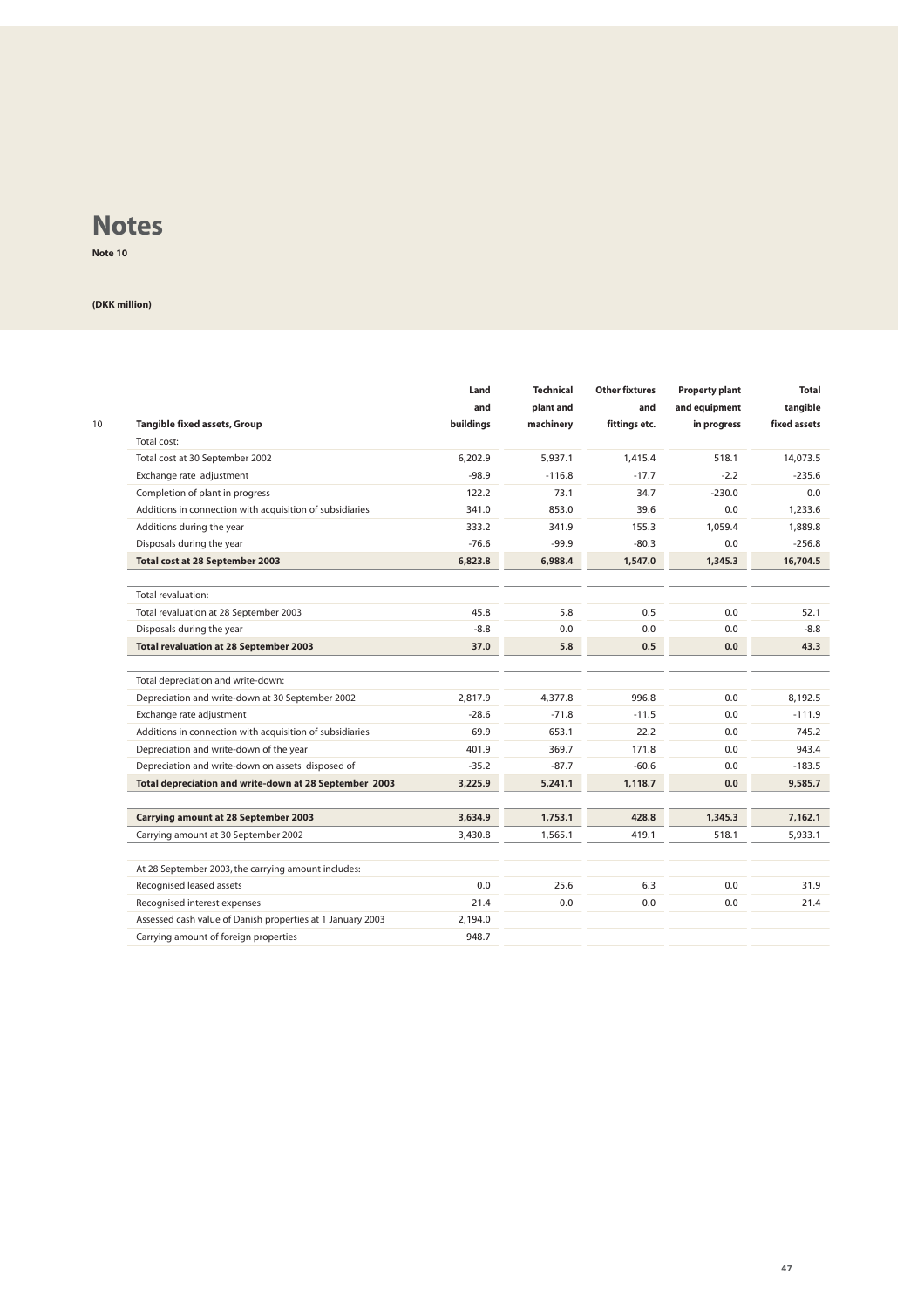**Note 10**

|    |                                                                 | Land<br>and | <b>Technical</b><br>plant and | <b>Other fixtures</b><br>and | <b>Property plant</b><br>and equipment | <b>Total</b><br>tangible |
|----|-----------------------------------------------------------------|-------------|-------------------------------|------------------------------|----------------------------------------|--------------------------|
| 10 | <b>Tangible fixed assets, Parent</b>                            | buildings   | machinery                     | fittings                     | in progress                            | fixed assets             |
|    | Total cost:                                                     |             |                               |                              |                                        |                          |
|    | Total cost at 30 September 2002                                 | 3.692.8     | 2.931.8                       | 743.1                        | 478.2                                  | 7.845.9                  |
|    | Completion of plant in progress                                 | 94.3        | 34.8                          | 14.3                         | $-143.4$                               | 0.0                      |
|    | Addition in connection with acquisition of subsidiaries         | 116.7       | 113.5                         | 11.1                         | 4.5                                    | 245.8                    |
|    | Additions during the year                                       | 139.7       | 137.3                         | 59.3                         | 861.4                                  | 1,197.7                  |
|    | Disposals during the year                                       | $-12.7$     | $-48.6$                       | $-19.6$                      | 0.0                                    | $-80.9$                  |
|    | Total cost at 28 September 2003                                 | 4.030.8     | 3,168.8                       | 808.2                        | 1,200.7                                | 9.208.5                  |
|    |                                                                 |             |                               |                              |                                        |                          |
|    | Total depreciation and write-down:                              |             |                               |                              |                                        |                          |
|    | Total depreciation and write-down at 30 September 2002          | 1.974.6     | 2.371.3                       | 543.5                        | 0.0                                    | 4.889.4                  |
|    | Addition in connection with acquisition of subsidiaries         | 73.4        | 91.8                          | 8.3                          | 0.0                                    | 173.5                    |
|    | Depreciation and write-down of the year                         | 280.2       | 158.0                         | 84.2                         | 0.0                                    | 522.4                    |
|    | Depreciation and write-down on assets disposed of               | $-14.9$     | $-45.6$                       | $-7.5$                       | 0.0                                    | $-68.0$                  |
|    | Total depreciation and write-down at 28 September 2003          | 2,313.3     | 2,575.5                       | 628.5                        | 0.0                                    | 5,517.3                  |
|    |                                                                 |             |                               |                              |                                        |                          |
|    | <b>Carrying amount at 28 September 2003</b>                     | 1.717.5     | 593.3                         | 179.7                        | 1,200.7                                | 3.691.2                  |
|    | Carrying amount at 30 September 2002                            | 1.718.2     | 560.5                         | 199.6                        | 478.2                                  | 2,956.5                  |
|    | The carrying amount at 28 September 2003 includes:              |             |                               |                              |                                        |                          |
|    | Recognsed leased assets                                         | 0.0         | 0.0                           | 0.0                          | 0.0                                    | 0.0                      |
|    | Recognised interest expenses                                    | 21.4        | 0.0                           | 0.0                          | 0.0                                    | 21.4                     |
|    | Assessment of cash value of Danish properties at 1 January 2003 | 1,344.3     |                               |                              |                                        |                          |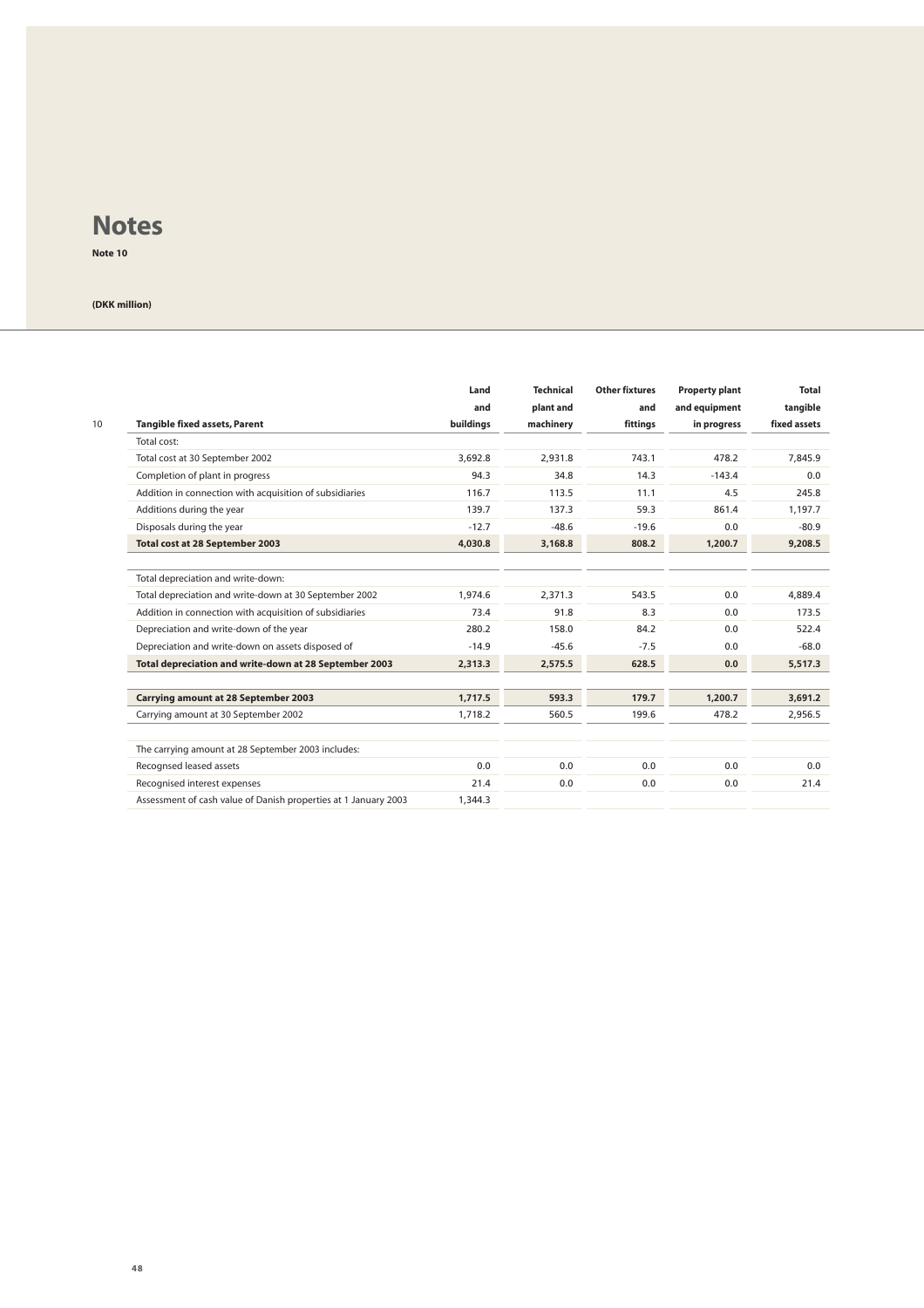**Note 11**

#### **(DKK million)**

| 11 | <b>Fixed asset investments, Group</b>                 | <b>Investments</b><br>in<br>subsidiaries | <b>Receivables</b><br>from<br>subsidiaries | <b>Investments</b><br>in<br>associates | Other<br>securities and<br>investments | <b>Total fixed</b><br>asset<br>investments |
|----|-------------------------------------------------------|------------------------------------------|--------------------------------------------|----------------------------------------|----------------------------------------|--------------------------------------------|
|    | Total cost:                                           |                                          |                                            |                                        |                                        |                                            |
|    | Total cost at 30 September 2002                       | 0.0                                      | 0.0                                        | 269.0                                  | 26.3                                   | 295.3                                      |
|    | Exchange rate adjustment                              | 0.0                                      | 0.0                                        | $-2.4$                                 | 0.0                                    | $-2.4$                                     |
|    | Additions during the year                             | 0.0                                      | 0.0                                        | 29.2                                   | 5.3                                    | 34.5                                       |
|    | Disposals during the year                             | 0.0                                      | 0.0                                        | $-28.8$                                | $-2.6$                                 | $-31.4$                                    |
|    | Total cost at 28 September 2003                       | 0.0                                      | 0.0                                        | 267.0                                  | 29.0                                   | 296.0                                      |
|    | Total value adjustments:                              |                                          |                                            |                                        |                                        |                                            |
|    | Total value adjustment at 30 September 2002           | 0.0                                      | 0.0                                        | 251.1                                  | 4.5                                    | 255.6                                      |
|    | Exchange rate adjustment                              | 0.0                                      | 0.0                                        | $-1.1$                                 | 4.1                                    | 3.0                                        |
|    | Share of net profit/loss before tax                   | 0.0                                      | 0.0                                        | 82.3                                   | 2.4                                    | 84.7                                       |
|    | Share of tax                                          | 0.0                                      | 0.0                                        | $-1.5$                                 | 0.0                                    | $-1.5$                                     |
|    | Distribution of dividends during the year             | 0.0                                      | 0.0                                        | $-49.1$                                | 0.0                                    | $-49.1$                                    |
|    | Disposals during the year                             | 0.0                                      | 0.0                                        | 5.6                                    | $-1.3$                                 | 4.3                                        |
|    | Other adjustments                                     | 0.0                                      | 0.0                                        | 3.0                                    | 0.0                                    | 3.0                                        |
|    | Total value adjustments at 28 September 2003          | 0.0                                      | 0.0                                        | 290.3                                  | 9.7                                    | 300.0                                      |
|    | <b>Carrying amount at 28 September 2003</b>           | 0.0                                      | 0.0                                        | 557.3                                  | 38.7                                   | 596.0                                      |
|    | Carrying amount at 30 September 2002                  | 0.0                                      | 0.0                                        | 520.1                                  | 30.8                                   | 550.9                                      |
| 11 | <b>Fixed asset investments, Parent</b><br>Total cost: |                                          |                                            |                                        |                                        |                                            |
|    | Total cost at 30 September 2002                       | 1,651.5                                  | 116.5                                      | 259.2                                  | 12.2                                   | 2,039.4                                    |
|    | Exchange rate adjustment                              | $-95.0$                                  | $-0.4$                                     | 0.0                                    | 0.0                                    | $-95.4$                                    |
|    | Transfer                                              | 5.5                                      | $-5.5$                                     | 0.0                                    | 0.0                                    | 0.0                                        |
|    | Additions during the year                             | 222.2                                    | 4.1                                        | 0.0                                    | 0.4                                    | 226.7                                      |
|    | Disposals during the year                             | $-175.4$                                 | $-14.2$                                    | 0.0                                    | $-2.0$                                 | $-191.6$                                   |
|    | Total cost at 28 September 2003                       | 1,608.8                                  | 100.5                                      | 259.2                                  | 10.6                                   | 1,979.1                                    |
|    | Total value adjustments:                              |                                          |                                            |                                        |                                        |                                            |
|    | Total value adjustments at 30 September 2002          | $-123.0$                                 | 0.0                                        | 240.0                                  | 2.1                                    | 119.1                                      |
|    | Exchange rate adjustment                              | $-8.5$                                   | 0.0                                        | $-0.1$                                 | 4.1                                    | $-4.5$                                     |
|    | Share of net profit/loss before tax                   | 354.9                                    | 0.0                                        | 77.8                                   | 2.3                                    | 435.0                                      |
|    | Share of tax                                          | $-118.9$                                 | 0.0                                        | $-2.6$                                 | 0.0                                    | $-121.5$                                   |
|    | Distribution of dividend during the year årets løb    | $-445.6$                                 | 0.0                                        | $-45.0$                                | 0.0                                    | $-490.6$                                   |
|    | Additions during the year                             | 196.1                                    | 0.0                                        | 0.0                                    | 0.0                                    | 196.1                                      |
|    | Disposals during the year                             | $-30.8$                                  | 0.0                                        | 0.0                                    | $-2.3$                                 | $-33.1$                                    |
|    | Other adjustments                                     | $-7.0$                                   | 0.0                                        | 3.1                                    | 0.0                                    | $-3.9$                                     |
|    | Total value adjustments at 28 September 2003          | $-182.8$                                 | 0.0                                        | 273.2                                  | 6.2                                    | 96.6                                       |
|    |                                                       |                                          |                                            |                                        |                                        |                                            |
|    | <b>Carrying amount at 28 September 2003</b>           | 1,426.0                                  | 100.5                                      | 532.4                                  | 16.8                                   | 2,075.7                                    |
|    | Carrying amount at 30 September 2002                  | 1,528.5                                  | 116.5                                      | 499.2                                  | 14.3                                   | 2,158.5                                    |

98.6 98.6 At 28 September 2003, the carrying amount includes: Goodwill on consolidation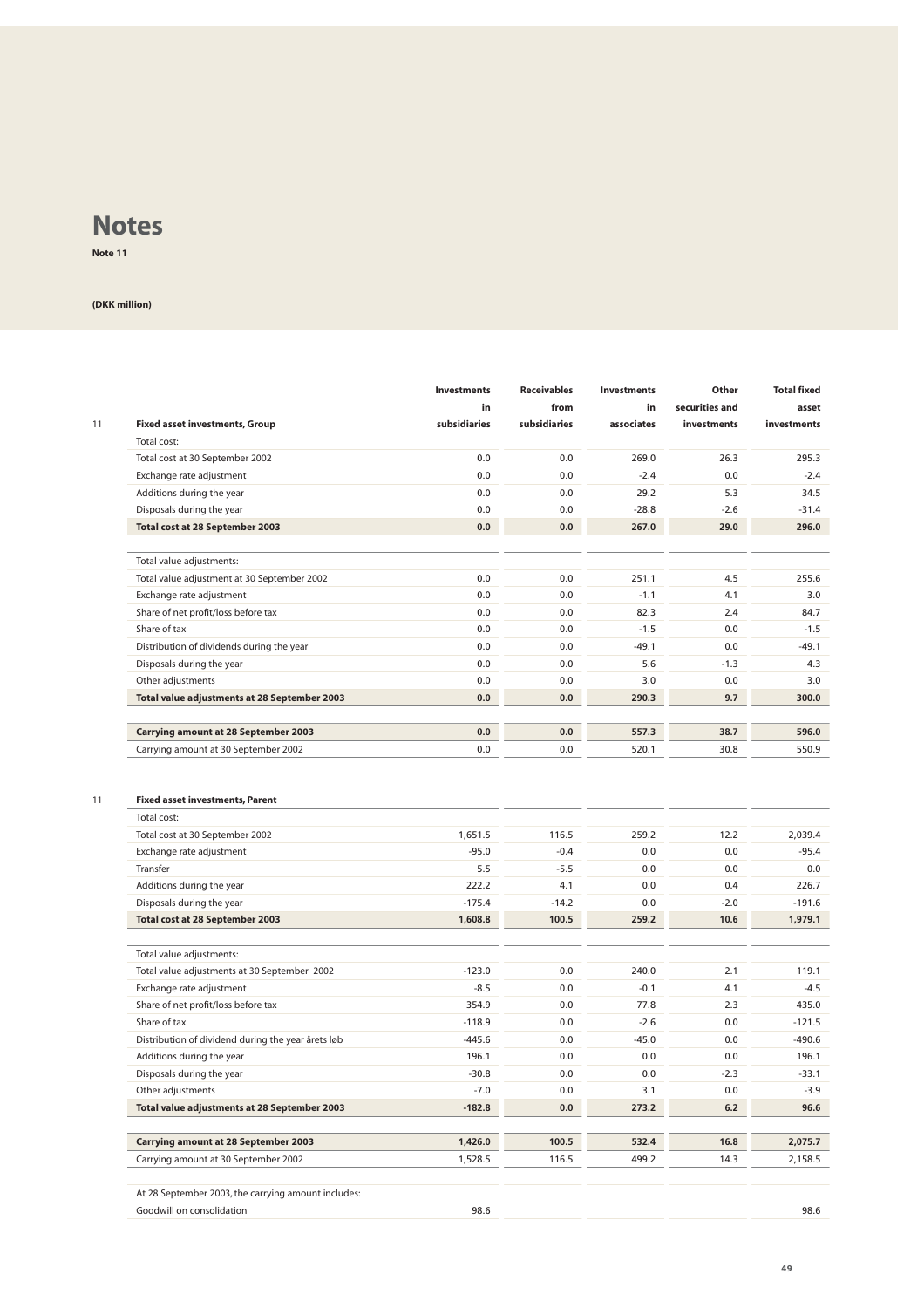**Note 12**

|    |                                          |           | Group     |           | Parent    |
|----|------------------------------------------|-----------|-----------|-----------|-----------|
| 12 | <b>Provisions</b>                        | 28.9.2003 | 30.9.2002 | 28.9.2003 | 30.9.2002 |
|    | Pension obligations                      | 237.6     | 251.5     | 67.2      | 67.0      |
|    | Restructuring expenses                   | 44.2      | 12.0      | 44.2      | 12.0      |
|    | Self-insurance                           | 44.7      | 54.4      | 44.7      | 54.4      |
|    | Other provisions                         | 53.8      | 48.4      | 13.6      | 22.2      |
|    | <b>Total provisions</b>                  | 380.3     | 366.3     | 169.7     | 155.6     |
|    | Anticipated maturity of provisions made: |           |           |           |           |
|    | Within one year                          | 73.3      | 60.0      | 71.1      | 50.7      |
|    | After one year                           | 307.0     | 306.3     | 98.6      | 104.9     |
|    | <b>Total provisions</b>                  | 380.3     | 366.3     | 169.7     | 155.6     |

|                                 | Pension     | Restructuring   | Self-     | Other      |
|---------------------------------|-------------|-----------------|-----------|------------|
| Group                           | obligations | <b>Expenses</b> | insurance | provisions |
| Provisions at 30 September 2002 | 251.5       | 12.0            | 54.4      | 48.4       |
| Exchange rate adjustments       | $-16.1$     | 0.0             | 0.0       | 0.0        |
| Employed during the year        | $-7.3$      | 0.0             | $-9.7$    | $-27.4$    |
| Provisions for the year         | 9.5         | 32.2            | 0.0       | 32.8       |
| Provisions at 28 September 2003 | 237.6       | 44.2            | 44.7      | 53.8       |
|                                 |             |                 |           |            |
| Parent                          |             |                 |           |            |
| Provisions at 30 September 2002 | 67.0        | 12.0            | 54.4      | 22.2       |
| Employed during the year        | $-5.7$      | 0.0             | $-9.7$    | $-21.7$    |
| Provisions for the year         | 5.9         | 32.2            | 0.0       | 13.1       |
| Provisions at 28 September 2003 | 67.2        | 44.2            | 44.7      | 13.6       |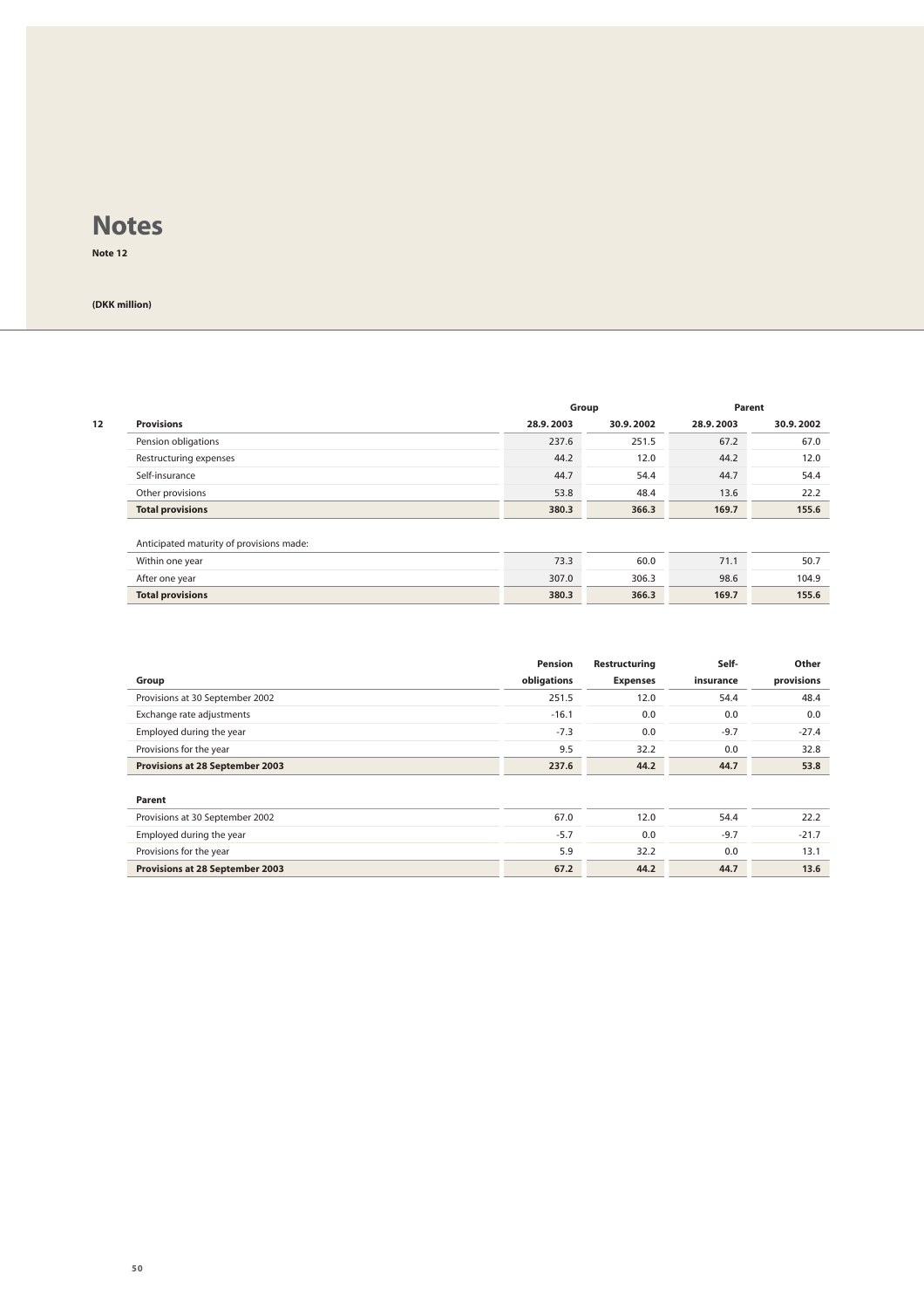**Notes 13-14**

#### **(DKK million)**

|                                                                  | Due    | <b>Due</b>    | Due     | <b>Total long-term</b> |
|------------------------------------------------------------------|--------|---------------|---------|------------------------|
|                                                                  | within | between       | after   | liabilities other      |
| Long-term liabilities other than provisions, Group               | 1 year | 1 and 5 years | 5 years | than provisions        |
| Mortgage debt                                                    | 53.2   | 266.5         | 2,701.6 | 3,021.3                |
| Lease commitments                                                | 10.9   | 23.1          | 0.4     | 34.4                   |
| Other credit institutions                                        | 342.4  | 2,788.5       | 324.2   | 3,455.1                |
| Long-term liabilities other than provisions at 28 September 2003 | 406.5  | 3,078.1       | 3,026.2 | 6,510.8                |
| Long-term liabilities other than provisions at 30 September 2002 | 310.7  | 2,261.8       | 2,331.9 | 4,904.4                |
| Long-term liabilities other than provisions, Parent              |        |               |         |                        |
| Mortgage debt                                                    | 3.6    | 16.0          | 2,379.8 | 2,399.4                |
| Lease commitments                                                | 0.0    | 0.0           | 0.0     | 0.0                    |
| Other credit institutions                                        | 204.9  | 2,584.0       | 235.4   | 3,024.3                |
| Long-term liabilities other than provisions at 28 September 2003 | 208.5  | 2,600.0       | 2,615.2 | 5,423.7                |
| Long-term liabilities other than provisions at 30 September 2002 | 236.7  | 1,584.5       | 1,928.3 | 3,749.5                |

|                           | Group     |           |           | Parent    |
|---------------------------|-----------|-----------|-----------|-----------|
| Interest rate risks       | 28.9.2003 | 30.9.2002 | 28.9.2003 | 30.9.2002 |
| <b>DKK</b>                | 4,810.0   | 4,506.5   | 4,078.0   | 3,749.5   |
| <b>EUR</b>                | 1,577.3   | 208.5     | 1,345.7   | 0.0       |
| GBP                       | 1.3       | 59.3      | 0.0       | 0.0       |
| <b>USD</b>                | 65.8      | 70.3      | 0.0       | 0.0       |
| <b>SEK</b>                | 49.9      | 59.8      | 0.0       | 0.0       |
| <b>NOK</b>                | 6.5       | 0.0       | 0.0       | 0.0       |
|                           | 6,510.8   | 4,904.4   | 5,423.7   | 3,749.5   |
|                           |           |           |           |           |
| Weighted average interest | 4.64%     | 5.74%     | 4.63%     | 5.90%     |

Of the long-term liabilities other than provisions, the Group has raised DKK 4,403.8 million as fixed-interest loans and DKK 2,107.0 million as floating-rate loans. The Parent has raised DKK 3,609.3 million as fixed-interest loans and DKK 1,814.4 million as floating-rate loans. At the balance sheet date, DKK 2,473.8 million was remortgaged from fixed-rate to floating-rate loans by way of financial instruments. The financial instruments have been calculated at fair value at the balance sheet date and have been recognised in the income statement under financial income and expenses. The weighted interest on the Group's long-term liabilities other than provisions is 4.64% before recognition of financial instruments. For the Parent, interest on long-term liabilities other than provisions is 4.63%.

|    |                                                                 |           | Group     |           | Parent    |
|----|-----------------------------------------------------------------|-----------|-----------|-----------|-----------|
| 14 | <b>Contingent liabilities etc.</b>                              | 28.9.2003 | 30.9.2002 | 28.9.2003 | 30.9.2002 |
|    | Guarantees provided to subsidiaries, max.                       | 0.0       | 0.0       | 5,426.7   | 2,666.8   |
|    | Guarantees provided to subsidiaries, applied                    | 0.0       | 0.0       | 2,291.1   | 2,091.3   |
|    | Other guarantees                                                | 45.4      | 37.3      | 19.5      | 14.7      |
|    | Contractual obligations regarding property, plant and equipment | 695.4     | 1.334.4   | 899.4     | 1.621.4   |
|    | Guarantees provided to the EU Directorate                       | 177.5     | 317.0     | 32.1      | 73.4      |
|    | Repayment obligation                                            | 53.9      | 48.1      | 40.7      | 46.9      |
|    | Rental and lease obligations                                    | 79.8      | 151.5     | 0.0       | 25.9      |
|    | Other                                                           | 2.2       | 11.3      | 0.0       | 0.0       |

The Group is involved in a certain lawsuits and disputes. Management is of the opinion that the outcome of these will not have a significant impact on the financial position of the Group.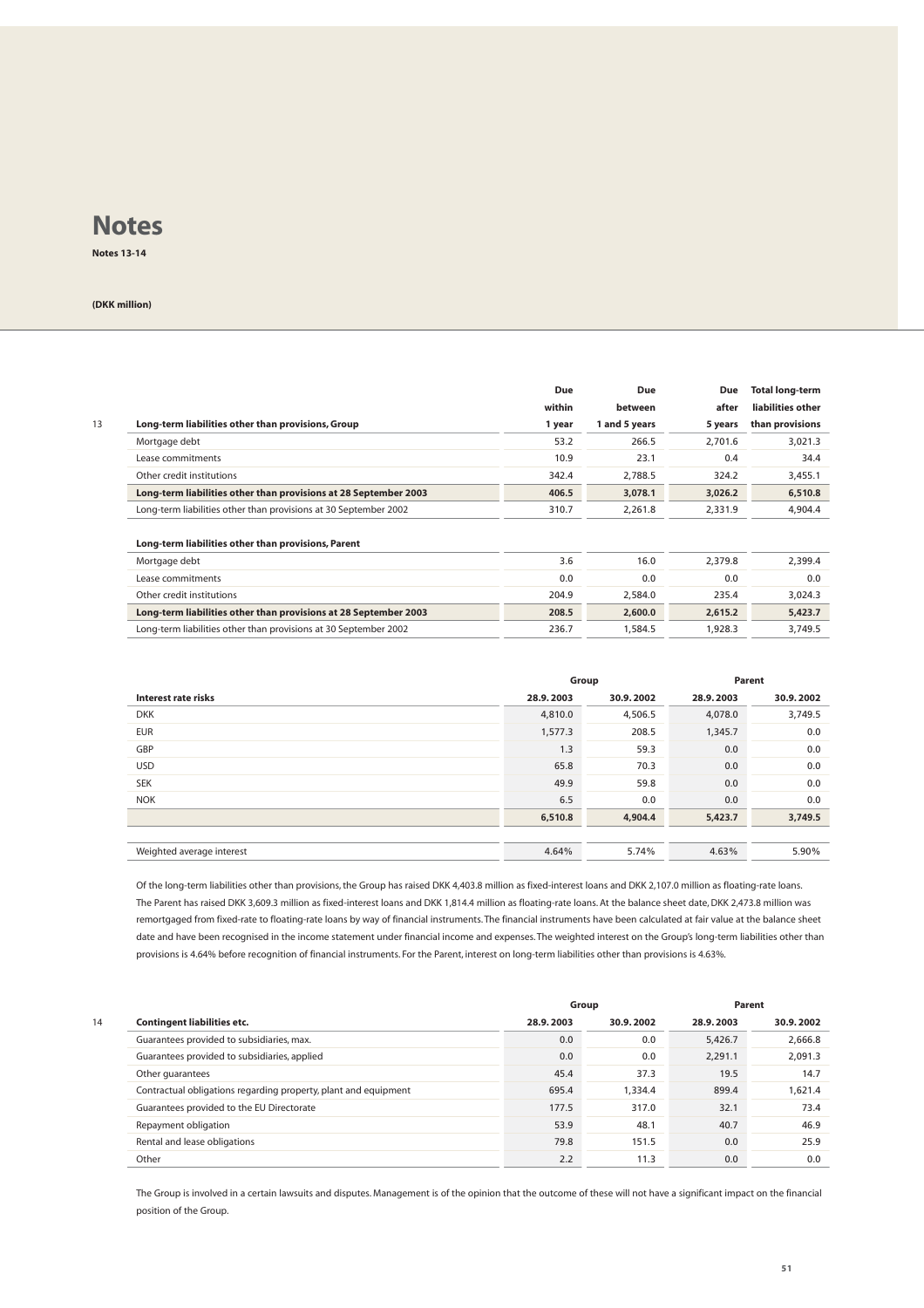**Notes 15-17**

#### **(DKK million)**

|    |                                                     |           | Group     |           | Parent    |
|----|-----------------------------------------------------|-----------|-----------|-----------|-----------|
| 15 | <b>Provision of security</b>                        | 28.9.2003 | 30.9.2002 | 28.9.2003 | 30.9.2002 |
|    | The assets below have been provided as security for |           |           |           |           |
|    | mortgage debt and other long-term debt:             |           |           |           |           |
|    | Land, buildings and technical plant etc             | 2.979.7   | 2.651.6   | 2.304.4   | 2,082.9   |
|    | Carrying amount of above assets                     | 3.677.7   | 4.052.4   | 2.514.0   | 2.864.9   |

#### 16 **Members' liability**

The members are personally as well as jointly and severally liable for the Parent's commitments.

The liability of the individual member is calculated on the basis of member supplies with a maximum liability of DKK 25,000.

The total liability of members at 28 September 2003 amounts to DKK 495.0 million.

At 28 September 2003, Danish Crown AmbA had 19,799 members.

|                                                                         |                    | <b>Llabilities other</b> | <b>Hedged by</b> |                        |
|-------------------------------------------------------------------------|--------------------|--------------------------|------------------|------------------------|
|                                                                         |                    | than                     | way of forward   | <b>Net position at</b> |
| Currency exposure, interest rate, credit risk and financial risk, Group | <b>Receivables</b> | provisions               | contracts        | 28.9.2003              |
| <b>EUR</b>                                                              | 1,610.6            | 1,760.9                  | $-550.9$         | 400.6                  |
| GBP                                                                     | 1,540.8            | 173.7                    | 1,192.3          | 174.8                  |
| <b>JPY</b>                                                              | 1,540.4            | 88.8                     | 1,549.2          | $-97.6$                |
| <b>USD</b>                                                              | 1,006.9            | 284.7                    | 613.2            | 109.0                  |
| Other                                                                   | 465.7              | 155.0                    | 251.6            | 59.1                   |
|                                                                         | 6,164.4            | 2,463.1                  | 3,055.4          | 645.9                  |
|                                                                         |                    |                          |                  |                        |

A significant portion of the sale of goods of the Danish Crown Group is denuminated in other currencies than Danish kroner. However, a large portion of the Group's expenses, including purchase of goods, is in Danish kroner. The net positions of the Group in all export currencies is assessed on a current basis. Gains and losses on assets and liabilities (hedgd items) and financial instruments are recognised in the income statement at fair value.

As a main rule, the translation risk, i.e. the possibility/risk of losses or gains in connection with the translation of net investments in foreign subsidiaries into DKK is not hedged. Gains or losses realised in this respect are recognised directly on equity.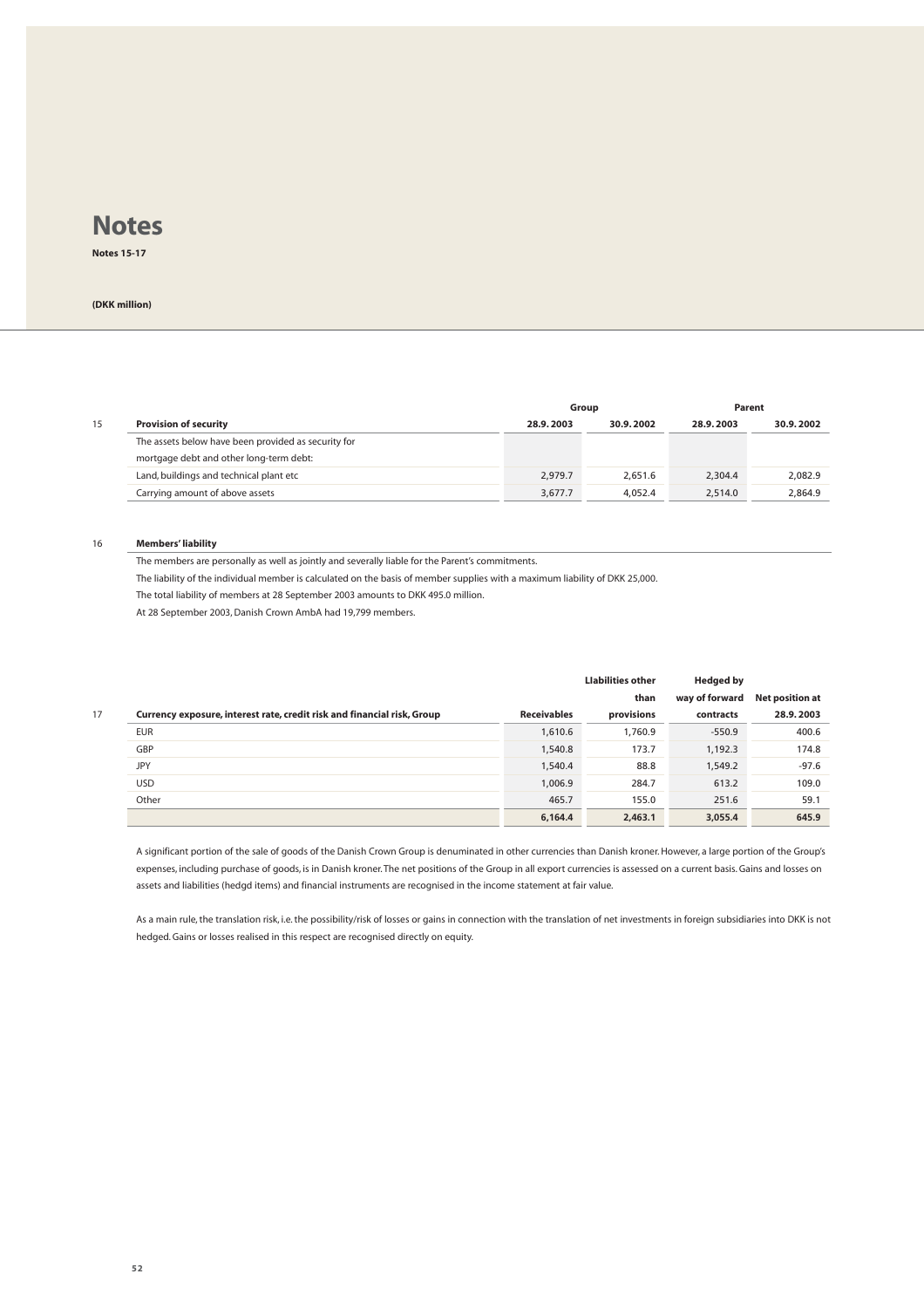**Notes 18-19**

**(DKK million)**

#### 18 **Related party transactions**

Associates and members of the Board of Directors and Executive Board of Danish Crown AmbA are considered related parties. As the Company is a co-operative society, it has received usual supplies from its members, including the Board of Directors.

Besides this, there have been no significant transactions with related parties apart from management remuneration which has been included as a separate caption in note 2, "Employee costs".

All related party transactions have been carried out on arm's length basis.

|    |                                    |                 | Operating |                     |                    |
|----|------------------------------------|-----------------|-----------|---------------------|--------------------|
| 19 | Segment information 2002/03, Group | <b>Turnover</b> | profit    | <b>Fixed assets</b> | <b>Liabilities</b> |
|    | Pork                               | 21,716.6        | 979.8     | 3,764.9             | 9,258.5            |
|    | Beef                               | 2,464.8         | 56.2      | 353.2               | 542.5              |
|    | Processing                         | 10,129.0        | 377.9     | 3,053.0             | 3,663.5            |
|    | Other                              | 6.057.3         | 129.0     | 942.9               | 1.794.0            |
|    | <b>Total</b>                       | 40,367.7        | 1,542.9   | 8,114.0             | 15,258.5           |

#### **Segment information 2001/02, Group**

| Pork         | 22,534.2 | 970.4   | 3,090.5 | 8,276.6  |
|--------------|----------|---------|---------|----------|
| Beef         | 3,560.7  | 119.7   | 481.8   | 1,005.8  |
| Processing   | 10,528.0 | 413.2   | 2,512.7 | 3,355.8  |
| Other        | 6,244.0  | 14.1    | 653.4   | 1,562.6  |
| <b>Total</b> | 42,866.9 | 1,517.4 | 6,738.4 | 14,200.8 |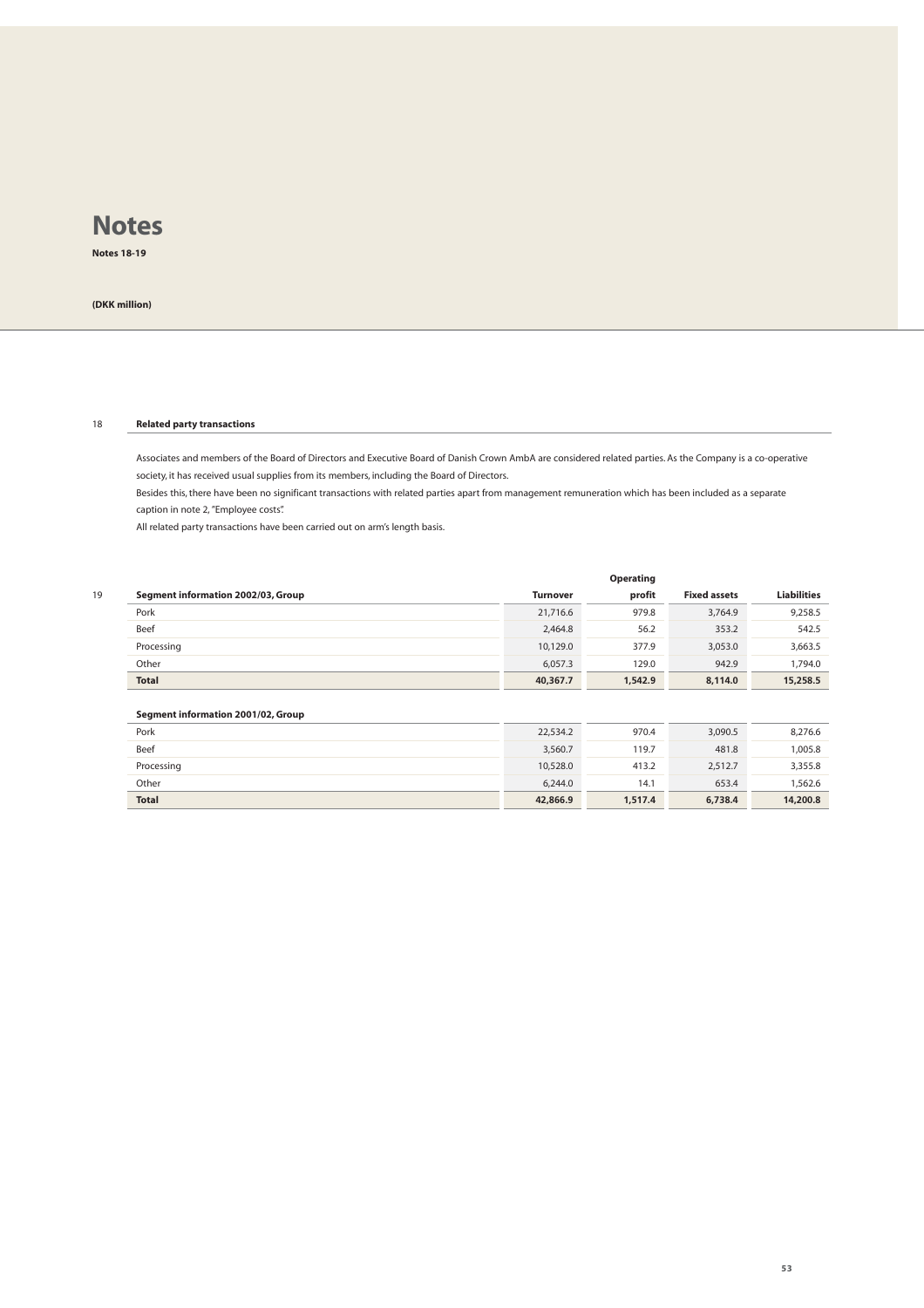# **Group structure**

**As at 28 September 2003**

|                                      |                | ownership                      |                                                    |                | ownership |  |
|--------------------------------------|----------------|--------------------------------|----------------------------------------------------|----------------|-----------|--|
| Company name                         |                | share %<br><b>Company name</b> |                                                    |                | share %   |  |
| Danish Crown Holding ApS             | Denmark        | 100.0                          | <b>SFK TECH S.L.</b>                               | Spain          | 30.       |  |
| Danish Crown Beef Company A/S        | Denmark        | 100.0                          | Danfood Technology Ltd.                            | England        | 30.       |  |
| DC I ApS                             | Denmark        | 100.0                          | <b>SFK Ltd.</b>                                    | England        | 100       |  |
| DC II A/S                            | Denmark        | 100.0                          | SFK Australia Pty. Ltd.                            | Australia      | 100       |  |
| <b>Antonius A/S</b>                  | Denmark        | 100.0                          | <b>SFK Food A/S</b>                                | Denmark        | 100       |  |
| Steff Food A/S                       | Denmark        | 100.0                          | <b>SFK Norge AS</b>                                | Norway         | 100       |  |
| Landsby-Slagteren A/S                | Denmark        | 100.0                          | Nordfalks Industri AB                              | Sweden         | 90        |  |
| Galt a/s                             | Denmark        | 100.0                          | SFK CR. spol.s.r.o.                                | Czech republic | 100       |  |
| Danish Bacon Independent Ltd         | England        | 100.0                          | Landbrugets Samkøb ApS                             | Denmark        | 50        |  |
| DAT-SCHAUB International Holding A/S | Denmark        | 100.0                          | Danish Crown Incorporated A/S                      | Denmark        | 100       |  |
| <b>DAT-SCHAUB International A/S</b>  | Denmark        | 100.0                          | Tulip Food Company P/S <sup>®</sup> )              | Denmark        | 5.        |  |
| Carnehansen A/S                      | Denmark        | 100.0                          | Tulip International (UK) Ltd.                      | England        | 100       |  |
| Dansk Svensk Koedexport s.r.o.       | Czech republic | 100.0                          | <b>Tulip Ltd.</b>                                  | England        | 100       |  |
| DAT-SCHAUB Hungary KFT               | Hungary        | 100.0                          | Tulip International (UK) Cooked Meat Division Ltd. | England        | 100       |  |
| ESS-FOOD Hungaria Kft.               | Hungary        | 100.0                          | Gott Foods Ltd.                                    | England        | 100       |  |
| DAT-SCHAUB Australia Pty Ltd.        | Australia      | 100.0                          | VJS Holdings UK Ltd.                               | England        | 100       |  |
| DAT-SCHAUB (H.K.) Ltd.               | Hong Kong      | 100.0                          | <b>VJS Foods Ltd.</b>                              | England        | 100       |  |
| Findane A/S                          | Denmark        | 100.0                          | Glenbrooke Ltd.                                    | Ireland        | 100       |  |
| NoriDane Food A/S                    | Denmark        | 50.0                           | Plumrose Ltd.                                      | England        | 100       |  |
| Dansk Kuldekonservering A/S          | Denmark        | 55.0                           | Laxgate Ltd.                                       | England        | 100       |  |
| Dubai Meat Packers Ltd. (filial)     | U.A.E.         | 100.0                          | <b>Belvoir Ltd.</b>                                | England        | 100       |  |
| Emborg Foods Holding A/S             | Denmark        | 100.0                          | Foodane Ltd.                                       | England        | 100       |  |
| <b>Emborg Foods A/S</b>              | Denmark        | 100.0                          | Celebrity Food Factories Ltd.                      | England        | 100       |  |
| <b>Emborg Foods GmbH</b>             | Germany        | 100.0                          | Hygrade Food Ltd.                                  | England        | 100       |  |
| Danegoods HbmH                       | Germany        | 100.0                          | Latona Foods Ltd.                                  | England        | 100       |  |
| Emborg Foods USA Inc.                | <b>USA</b>     | 100.0                          | Danish Crown Holding Ltd.                          | England        | 100       |  |
| <b>ZAO Emborg Foods AO</b>           | Russia         | 100.0                          | <b>ESS-FOOD UK Ltd.</b>                            | England        | 100       |  |
| Emborg España S.A.                   | Spain          | 100.0                          | ▼ Tulip Food Company P/S ®)                        | Denmark        | 95.       |  |
| Emborg Foods Polska Sp.z.o.o.        | Poland         | 100.0                          | <b>Tulip Food Company Holding ApS</b>              | Denmark        | 100       |  |
| Dan-Deli S.R.O.                      | Czech republic | 100.0                          | Komplementarselskabet DP af 21. marts 2001 ApS     | Denmark        | 100       |  |
| Emborg Foods Rumania SRL             | Romania        | 100.0                          | <b>Iwans ApS</b>                                   | Denmark        | 100       |  |
| <b>Emborg Foods Norge AS</b>         | Norway         | 100.0                          | PFG Holding A/S                                    | Denmark        | 100       |  |
| <b>Emborg Foods Transport A/S</b>    | Denmark        | 100.0                          | Pølsefabrikken Gøl -J. B. Jensen A/S               | Denmark        | 100       |  |
| ▼ SFK Holding A/S                    | Denmark        | 100.0                          | P.G. Leasing A/S                                   | Denmark        | 100       |  |
| SFK Meat Systems a.m.b.a.            | Denmark        | 100.0                          | Eksportselskabet Gøl, Svenstrup J. ApS             | Denmark        | 100       |  |
| SFK-Danfotech Holding ApS            | Denmark        | 100.0                          | <b>Gol Pölser AB</b>                               | Sweden         | 100       |  |
| SFK-Danfotech A/S                    | Denmark        | 100.0                          | <b>Best Holding GmbH</b>                           | Germany        | 100       |  |
| <b>SFK America Inc.</b>              | <b>USA</b>     | 100.0                          | <b>Tulip Food Service GmbH</b>                     | Germany        | 100       |  |

| <b>Direct</b> |                                                    |                | <b>Direct</b> |
|---------------|----------------------------------------------------|----------------|---------------|
| ownership     |                                                    |                | ownership     |
| share %       | <b>Company name</b>                                |                | share %       |
|               | <b>SFK TECH S.L.</b><br>100.0                      | Spain          | 30.0          |
| 100.0         | Danfood Technology Ltd.                            | England        | 30.4          |
| 100.0         | <b>SFK Ltd.</b>                                    | England        | 100.0         |
| 100.0         | SFK Australia Pty. Ltd.                            | Australia      | 100.0         |
| 100.0         | <b>SFK Food A/S</b>                                | Denmark        | 100.0         |
| 100.0         | <b>SFK Norge AS</b>                                | Norway         | 100.0         |
| 100.0         | Nordfalks Industri AB                              | Sweden         | 90.0          |
| 100.0         | SFK CR. spol.s.r.o.                                | Czech republic | 100.0         |
| 100.0         | Landbrugets Samkøb ApS                             | Denmark        | 50.0          |
| 100.0         | Danish Crown Incorporated A/S                      | Denmark        | 100.0         |
| 100.0         | Tulip Food Company P/S <sup>®</sup> )              | Denmark        | 5.0           |
| 100.0         | Tulip International (UK) Ltd.                      | England        | 100.0         |
| 100.0         | Tulip Ltd.                                         | England        | 100.0         |
| 100.0         | Tulip International (UK) Cooked Meat Division Ltd. | England        | 100.0         |
| 100.0         | Gott Foods Ltd.                                    | England        | 100.0         |
| 100.0         | VJS Holdings UK Ltd.                               | England        | 100.0         |
| 100.0         | <b>VJS Foods Ltd.</b>                              | England        | 100.0         |
| 100.0         | Glenbrooke Ltd.                                    | Ireland        | 100.0         |
|               | Plumrose Ltd.<br>50.0                              | England        | 100.0         |
|               | 55.0<br>Laxgate Ltd.                               | England        | 100.0         |
| 100.0         | <b>Belvoir Ltd.</b>                                | England        | 100.0         |
| 100.0         | Foodane Ltd.                                       | England        | 100.0         |
| 100.0         | Celebrity Food Factories Ltd.                      | England        | 100.0         |
| 100.0         | Hygrade Food Ltd.                                  | England        | 100.0         |
| 100.0         | Latona Foods Ltd.                                  | England        | 100.0         |
| 100.0         | Danish Crown Holding Ltd.                          | England        | 100.0         |
| 100.0         | <b>ESS-FOOD UK Ltd.</b>                            | England        | 100.0         |
| 100.0         | ▼ Tulip Food Company P/S ®)                        | Denmark        | 95.0          |
| 100.0         | <b>Tulip Food Company Holding ApS</b>              | Denmark        | 100.0         |
| 100.0         | Komplementarselskabet DP af 21. marts 2001 ApS     | Denmark        | 100.0         |
| 100.0         | <b>Iwans ApS</b>                                   | Denmark        | 100.0         |
| 100.0         | PFG Holding A/S                                    | Denmark        | 100.0         |
| 100.0         | Pølsefabrikken Gøl -J. B. Jensen A/S               | Denmark        | 100.0         |
| 100.0         | P.G. Leasing A/S                                   | Denmark        | 100.0         |
| 100.0         | Eksportselskabet Gøl, Svenstrup J. ApS             | Denmark        | 100.0         |
| 100.0         | <b>Gol Pölser AB</b>                               | Sweden         | 100.0         |
| 100.0         | <b>Best Holding GmbH</b>                           | Germany        | 100.0         |
|               | <b>Tulip Food Service GmbH</b><br>100.0            | Germany        | 100.0         |